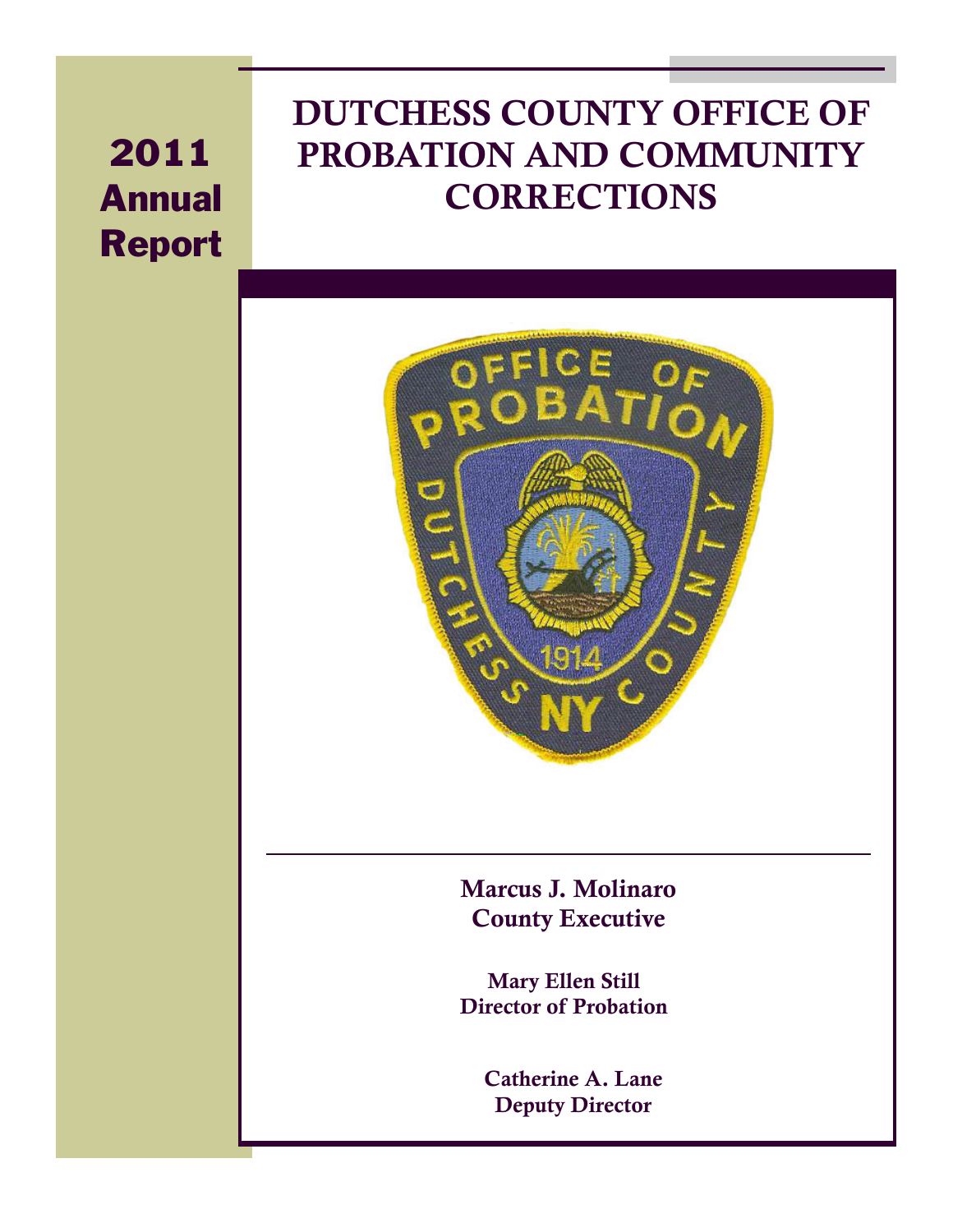# **2011 Annual Report**

# *A Message From the Director*



I am pleased to submit the 2011 Annual Report for the Dutchess County Office of Probation and Community Corrections.

 During 2011, the department continued to make progress in the implementation of evidence-based practices. As so eloquently described by Unit Administrator Jane Walker in the General Supervision section, the adoption and incorporation of evidence-based practices is a process rather than an outcome that can readily be attained. To the credit of the employees of the department, great strides have been made.

 In addition to incorporating evidence-based practices into daily operations, the department is preparing for the implementation of new supervision rules promulgated by the state. These rules, grounded in evidencebased research, will focus attention on our highest risk probationers.

 From working with at-risk youth to special populations of adult probationers, the probation officers exhibit professionalism and creativity in performing their duties. Probation Officers also provide the Family Court and criminal courts with investigations that provide judges with the information needed to make informed decisions. In performing its critical role, the Office of Probation and Community Corrections is truly the "hub" of the criminal justice system.

 The department recognizes and appreciates the ongoing support of County Executive Marcus Molinaro and the Dutchess County Legislature.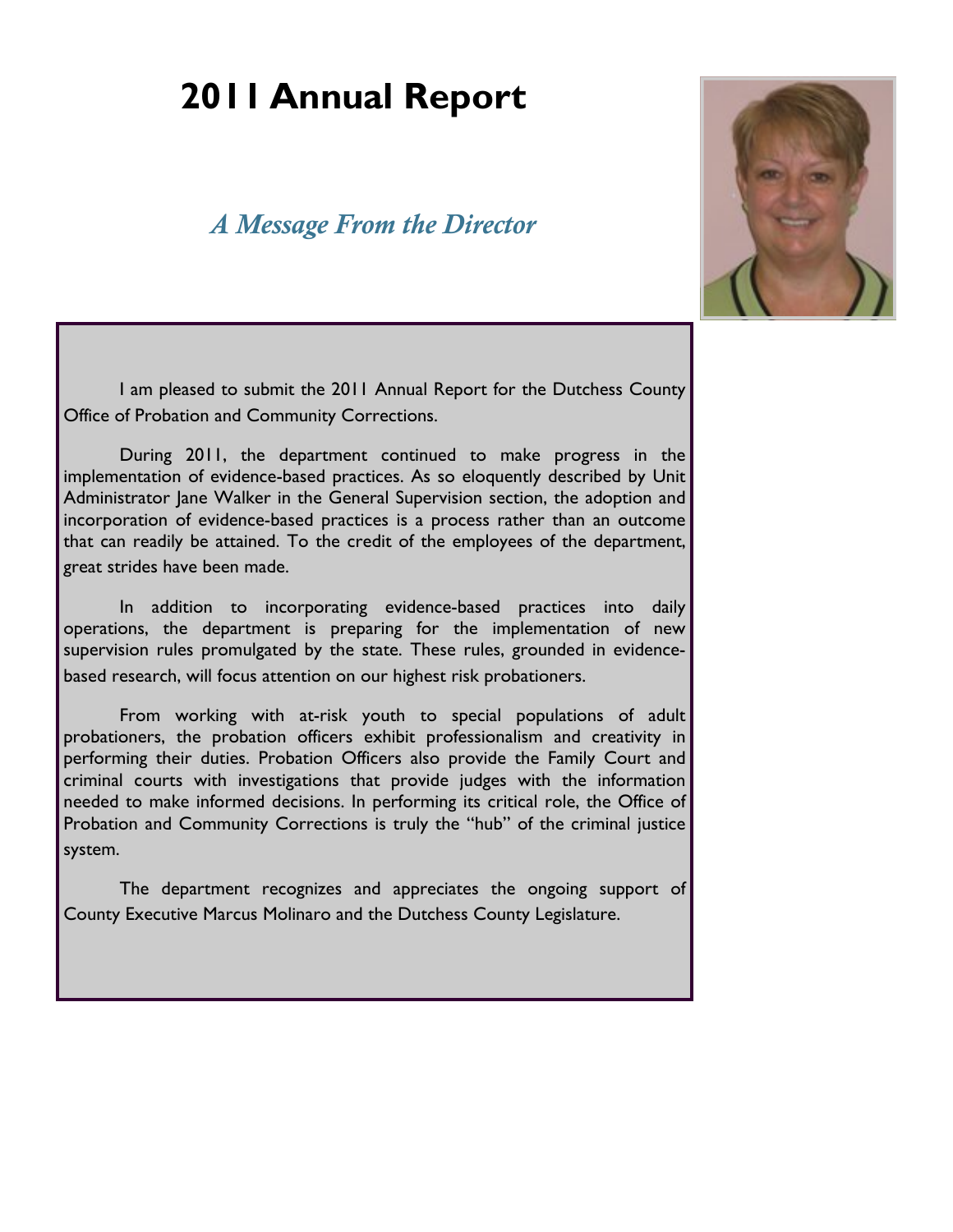# **2011 Table of Contents**

 Message from the Director Table of Contents Organizational Chart Mission Statement **Administration**  Family Court Intake/Predisposition Unit Family Court Investigation and Supervision Unit Pretrial Services Unit Electronic Monitoring/Warrant Unit Presentence Investigation Unit Adult Supervision Units DWI Unit Finance/Restitution Unit Support Services Unit Staff Development Employee Recognition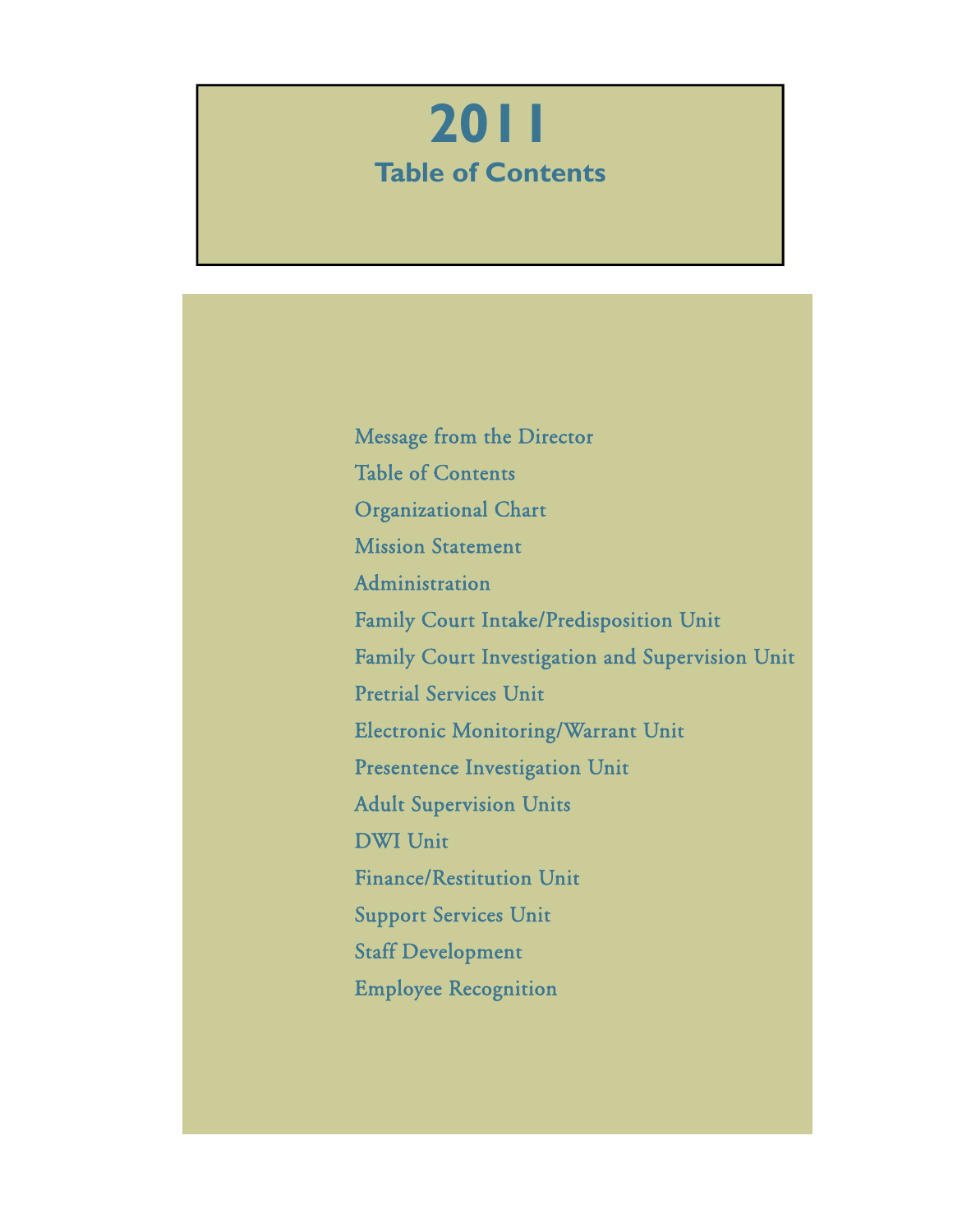# **Organizational Chart**

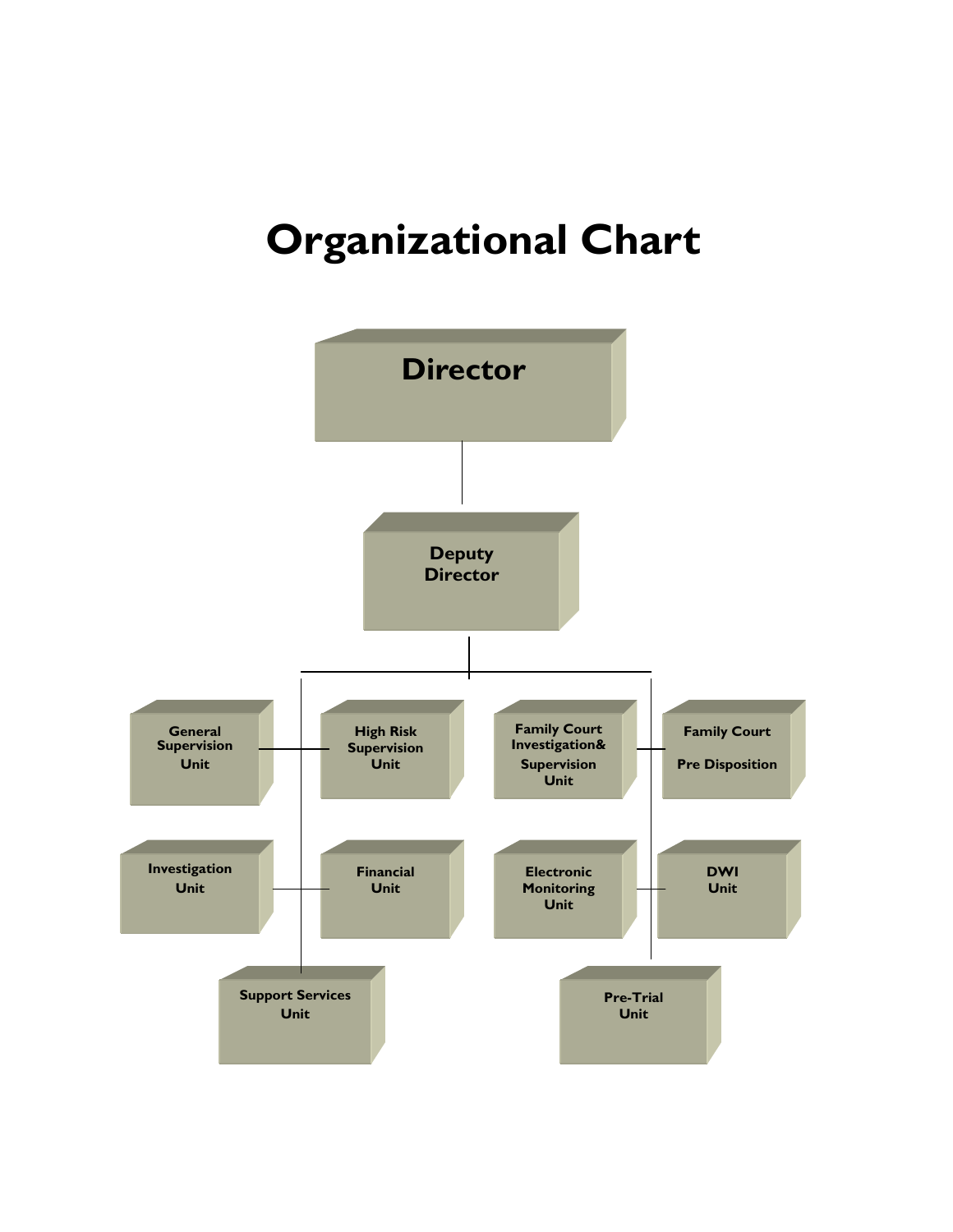$\boldsymbol{\mathcal{M}}$  $\boldsymbol{I}$  $\cdot S$  $\mathbf{S}% _{M_{1},M_{2}}^{(e,\sigma),(e,\sigma)}(-\varepsilon)=-\left( \sum_{i=1}^{N_{1},i}\sum_{j=1}^{N_{2},j}\left\vert \mathbf{S}_{i}\right\vert \right) ^{2}$  $\boldsymbol{I}$  $\cdot$  S  $\mathcal A$  $\boldsymbol{\mathcal{T}}$  $\sqrt{ }$  $\mathcal{\mathcal{M}}$  $\sum$ 

The Mission of the Dutchess County Office of Probation and Community Corrections is to protect the community through intervention in the lives of those under supervision by facilitating compliance with court orders and serving as a catalyst for positive change. We operate in collaboration with our criminal justice partners and the community. We provide services to courts, help strengthen families and give victims a voice in the justice system. We provide leadership and services in a cost effective community based setting.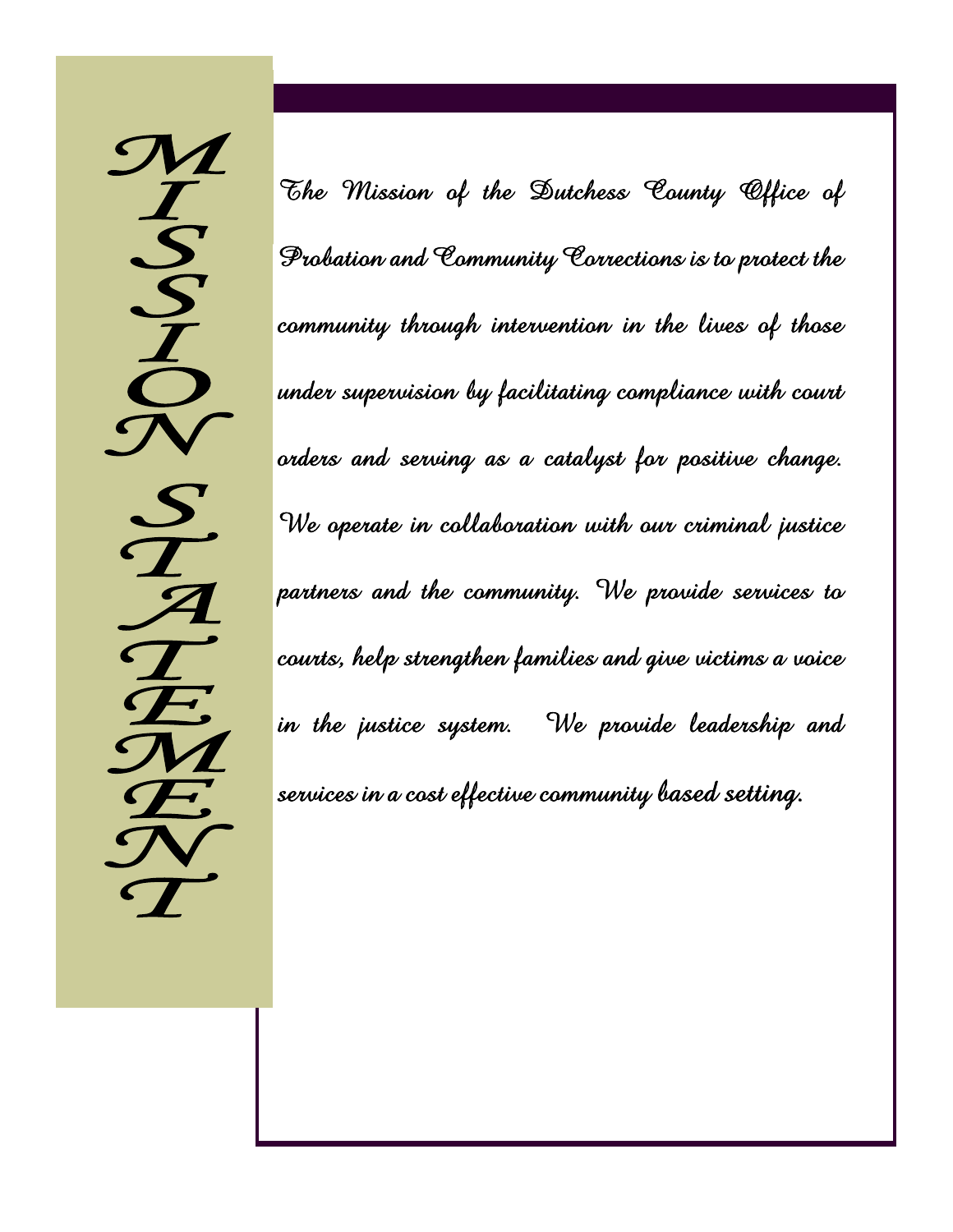# **Dutchess County Office of Probation and Community Corrections**



Family Court Supervision Audra Schumacher Family Court Diversion Karen DeSimone Pretrial Services Jonathan Heller Electronic Monitoring John Kryzak Investigations Tom Morris High Risk Supervision Karen O'Connor General Supervision Jane Salese DWI Joanne Nellis Financial Peggy Milone<br>Support Services Raren Kotchie Support Services

### **Units Unit Administrators**

# **Dutchess County Legislature Public Safety Committee**

 Kenneth Roman, Chairman Steve White, Vice Chairman

James Doxsey Marge Horton DJ Sadwski John Thomes Benjamin Traudt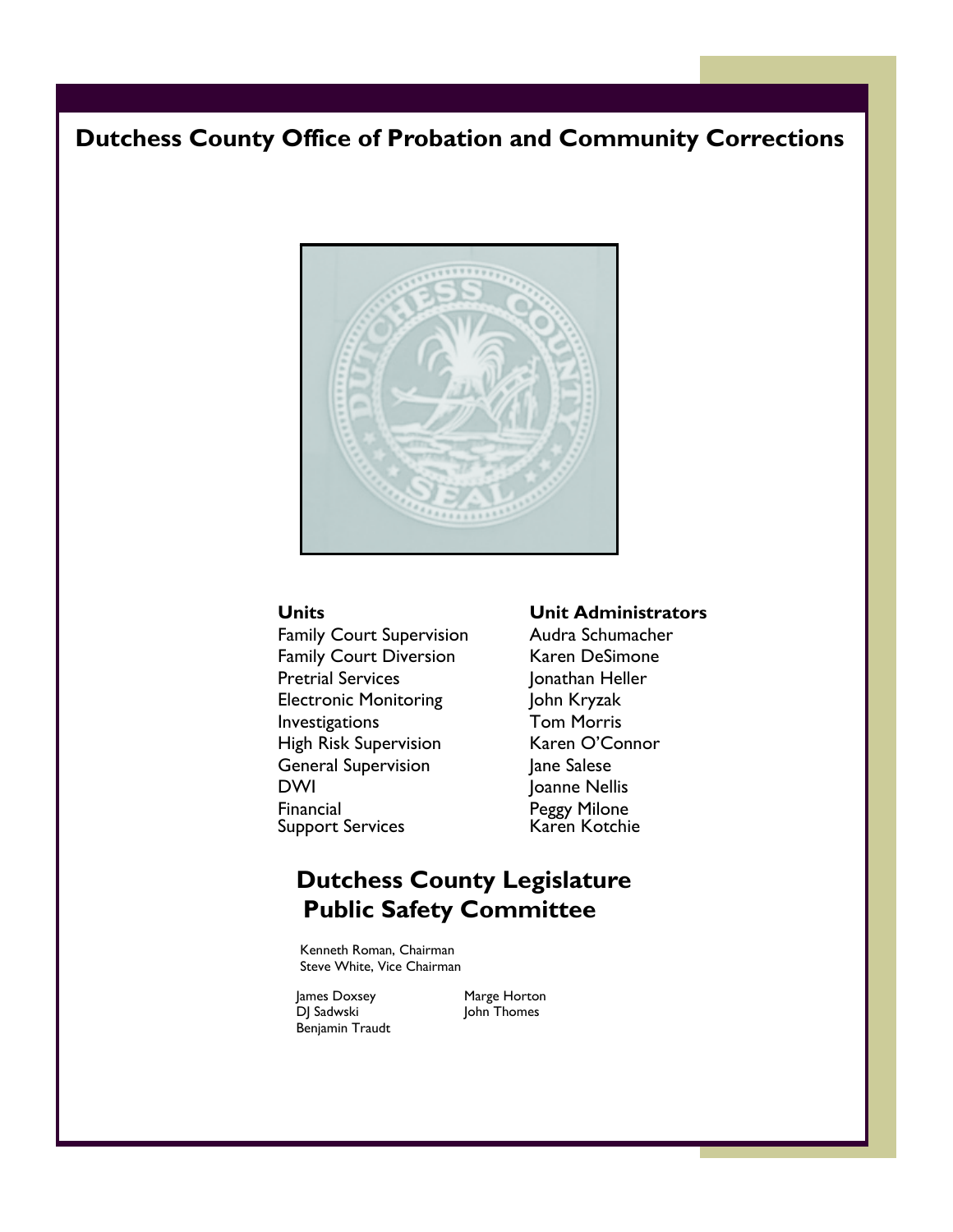# **Family Court Unit Intake/Diversion Services**

**Karen DeSimone, Unit Administrator**  Diane Whiteman, Senior Probation Officer

**Although Dutchess County continued to face economic challenges in 2011, our services for Youth at Risk and their families continued to provide assistance and support. Probation Diversion programs assist youth at risk; seeking to address and resolve their needs while diverting them from a more consequential response in a courtroom. The youth brought into the juvenile justice system are faced with many societal issues: drug/alcohol abuse, bullying/cyber bullying, family problems, peer pressure, poverty, and gangs to name a few. As the issues become increasingly complicated, we respond by providing evidence-based programs either in-house or by outside referral. The Functional Family Therapy program is now in its third year offering services to Dutchess County youth and families at the Office of Probation in both Poughkeepsie and Beacon. In addition, the Diversion Unit continues a Restorative Justice program offering a monthly Empathy and Apology Letter writing workshop. Lastly, the Diversion Unit is staffed with a team of probation professionals who exhibit dedication, caring, and commitment to those they serve. We are reminded every day that the youth of our community will always be our greatest asset and our hope for the future.** 

### **Intake Function**

*Family Court Intake* **assists the public by preparing various petitions necessary to access Family Court. The various petitions prepared include petitions for spousal support, modification of child support, custody, visitation, paternity, guardianship and family offense petitions for those who seek Orders of Protection. Representatives from Grace Smith House Inc. assist in completing family offense petitions as well as providing advocacy for domestic violence victims.** 

**Appearance tickets issued to potential juvenile delinquents by police departments throughout the county are returnable to Intake. In 2011, 174 Appearance Tickets were returnable to Probation Intake.**

**Intake also accepts PINS complaints from parents, schools and occasionally police officers. In 2011, 344 PINS complaints were received.**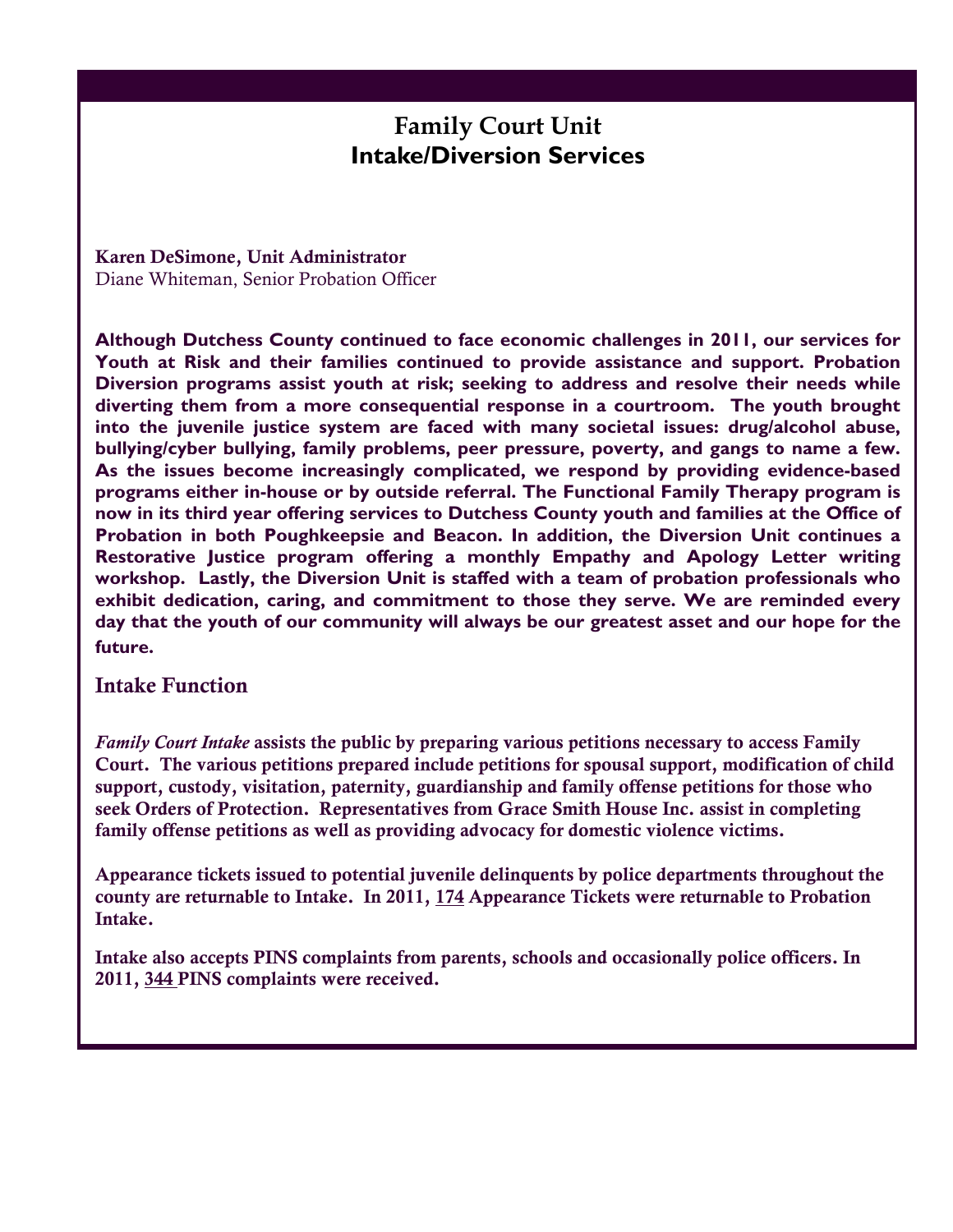## **Persons In Need of Supervision (PINS)**

**712(a) of The New York State Family Court Act defines a Person in Need of Supervision as a person less than eighteen years of age who does not attend school in accordance with the provisions of part one sixty-five of the Education Law or who is incorrigible, ungovernable or habitually disobedient and beyond the lawful control of a parent or other person legally responsible for such child's care, or other lawful authority, or who violates the provision of section 221.05 of the New York State Penal Law which is the unlawful possession of marijuana.** 

# **PINS Diversion Services**

**All youth subject to a PINS complaint are offered a period of diversion services. During this time, the youth and their family, working with a Probation Officer, are referred to various identified community programs to address the needs which led to the complaint. Diversion services are voluntary and also require the cooperation of the parent/guardian of the youth. Diversion services typically remain open for six to nine months with services ending when the case plan objectives are met and the behavior has improved.** 

**The Probation Officers in this unit assist the youth in completing a Case Management Plan which is developed with the family and part of the initial YASI Assessment (see YASI below for further information). During the period of PINS Diversion Services, the Probation Officers work closely with the youth and families to address the identified needs that brought them to Probation by**  referring them to various programs both within and outside of the agency. If diversion does not **resolve the complaint, the matter may be referred to Family Court for further intervention. The Probation Officers in this unit are committed to divert cases from the Family Court whenever possible; as it is a far better outcome to address the needs of a youth and their family on a voluntary basis. This successful effort has resulted in a reduction in PINS Petitions forwarded to Family Court and a dramatic reduction in PINS placements in the past several years.** 

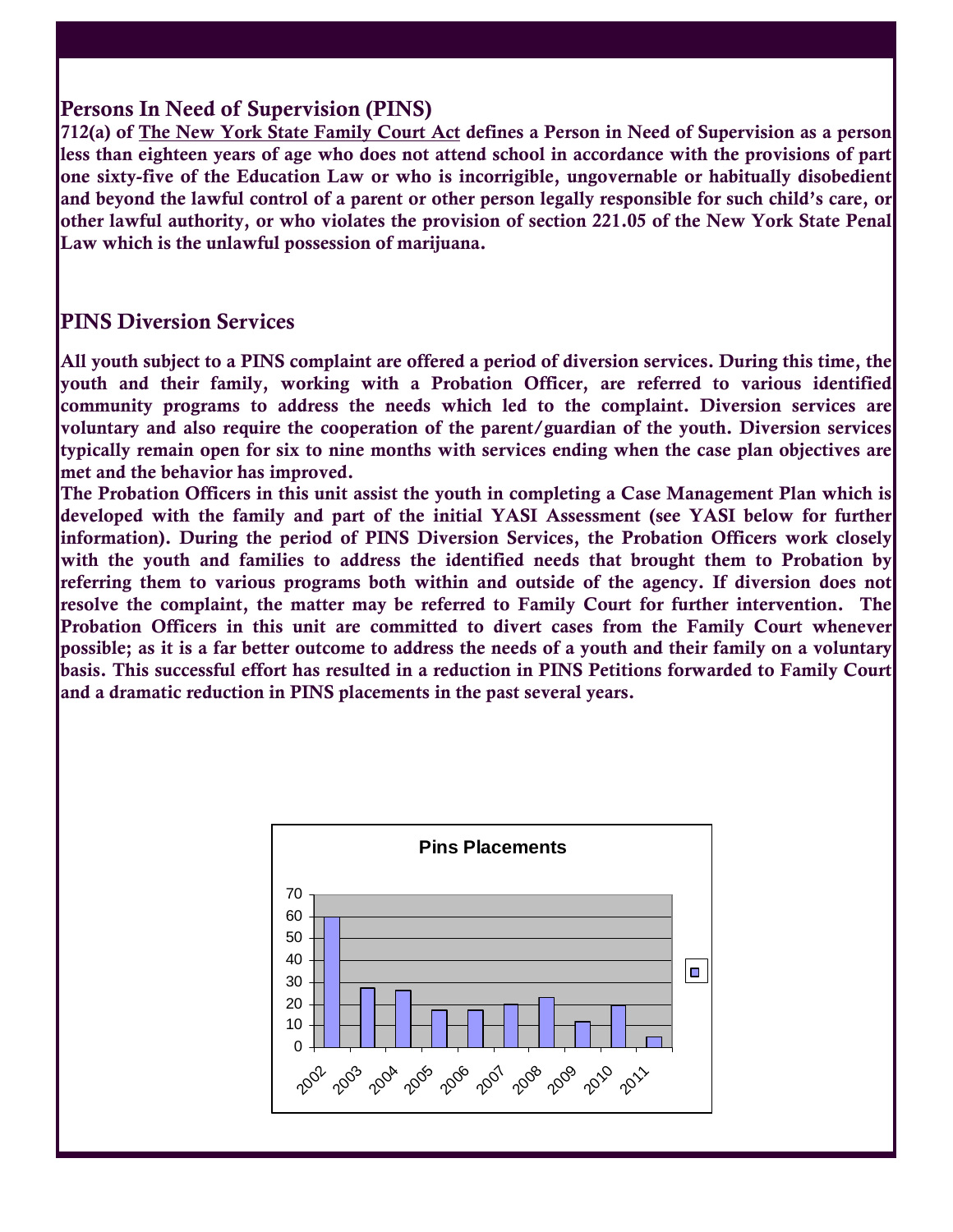- The PINS coordinator, Diane Whiteman, receives and assigns all new cases, and facilitates cases through the assessment process including the scheduling of School Review Meetings and the review of the 30-day Youth Assessment Screening Instrument [YASI] which includes a case management plan. The PINS Coordinator organizes and facilitates a weekly Intake Review Committee during which all cases accepted for diversion services during the preceding week are reviewed with the various co-located services available on-site to consider early referral for assistance. The PINS Coordinator also communicates regularly with all school districts regarding utilization of the program and coordination of individual cases.
- **YASI** The YASI (Youth Assessment Screening Instrument) is an evidence-based tool effective in determining risk and protective factors. The domains with the highest risk factors are targeted in the case management plan. PINS diversion youth with a PRE-YASI low risk level are referred out of the agency to the Youth Services Unit as evidence shows keeping low risk cases in the juvenile justice system actually increases risk of recidivism.
- **MAYSI** A mental health screening is conducted on all consenting PINS & JD Diversion youth by use of a **MAYS**I questionnaire. The **MAYSI** (Massachusetts Youth Screening Instrument) identifies signs of mental health issues among youth between the ages of 12 – 17 years. Depending on the results, immediate referrals to an appropriate agency may be made or a further evaluation recommended.
- **The Collaborative Solutions Team** assists in mental health screens, consultations, interventions [including crisis], safety assessments, and substance abuse screening and assessment. They can be utilized as a team or individually at any stage from intake to case supervision.
- **Functional Family Therapy (FFT)** Functional Family Therapy is an evidence-based family counseling approach that has demonstrated to be effective to a wide range of atrisk youth and their families. A team of professionals comprised of a Probation Officer, Astor clinical staff, and staff from the Dutchess County Department of Mental Hygiene currently makes up the team providing this service to youth and their families involved with the Dutchess County Office of Probation and Community Corrections. A single team member will provide the actual family sessions, but will also work closely with the assigned probation officer. The FFT counseling approach works to develop the unique strengths of each family, and to enhance the families' ability to make positive changes in the future on their own**.**

## **Juvenile Delinquent (JD)**

**301.2(1) of The New York State Family Court Act defines a Juvenile Delinquent as a person over seven and less than sixteen years of age, who, having committed an act that would constitute a crime if committed by an adult.**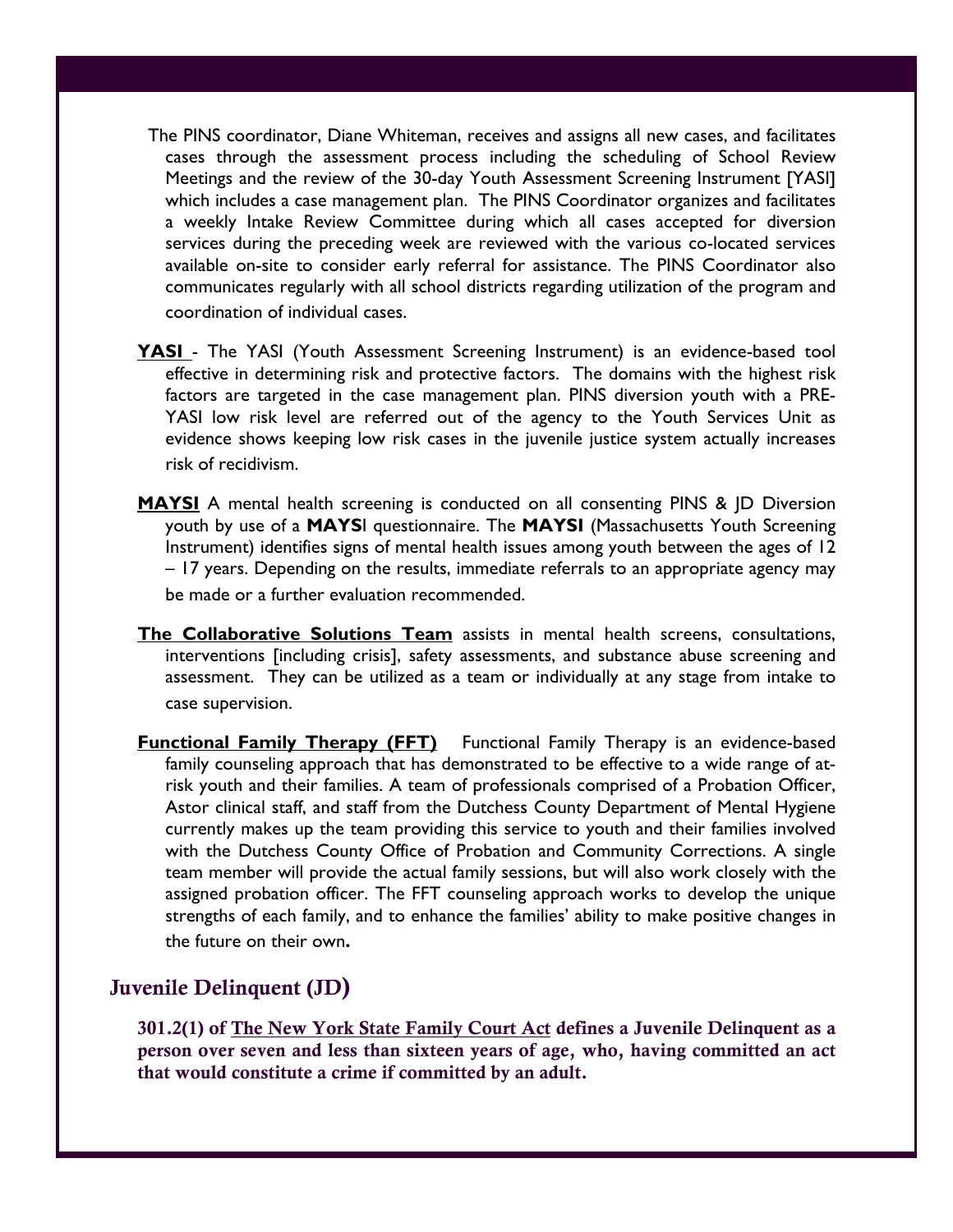### **JD Diversion Services**

Following the Appearance Ticket Intake interview, Juvenile Delinquency complaints are reviewed and considered for Diversion Services. Similar to PINS Diversion Services, participation in the JD Diversion program is voluntary on behalf of the youth and family, however, the victim of the youth's alleged offense must also be in agreement to divert the case and the youth must be willing to accept some responsibility for the crime they are accused of committing. Most JD cases meeting that criterion are offered JD Diversion services for a period of 2 to 4 months. JD Diversion youth with a PRE-YASI low risk level are referred out of the agency to the Youth Services Unit as evidence shows keeping low risk cases in the juvenile justice system actually increases risk of recidivism. The remaining appropriate JD complaints are assigned to a Probation Officer who completes a YASI and a Case Management Plan and then helps facilitate the youth in meeting the obligations of the plan. The youth work closely with the Probation Officer to address any identified needs that may be contributing to the behavior that brought them into probation and monitor the payment of restitution, if necessary. Additionally, the youth is required to complete the JD Diversion Restorative Justice Program initiatives.

### **ID Diversion Restorative Justice Program**

Launched in 2009, the JD Diversion Restorative Justice Program brings to the unit the traditional philosophy of Restorative Justice; a community response to crime whereby the central focus is shifted to victim needs and offender responsibility for repairing the harm caused. As such, cases assigned to the JD Diversion program have the following requirements for successful program completion:

**1.** All youth are required to complete **Community Service** hours. The amount of hours is determined by the classification of crime committed. The youth and the Probation Officer will strive to find a community service location which connects to the act committed.

**2.** All youth are required to attend a **Victim Empathy Workshop** facilitated by two Probation Officers. This 90 minute workshop is scheduled monthly and also offered as an individual session for any youth who may not benefit from the group environment (such as a younger participant). During the workshop, there is a 45 minute interactive discussion with written exercises regarding the definition of empathy as it relates to the actions of the participants. This is followed by a 45 minute session during which each participant produces a letter of apology to the victim of his/her criminal act. The letter produced is forwarded to the assigned Probation Officer who then works with the youth to make corrections as needed.

**3.** All cases require direct contact with the victim of the offense. Probation Officers will seek information from victims, refer victims for support services if needed, and use the victim input to complete a **Victim Impact Statement**. Victim input is also sought to determine what type of community service is selected or if the victim wants an apology letter.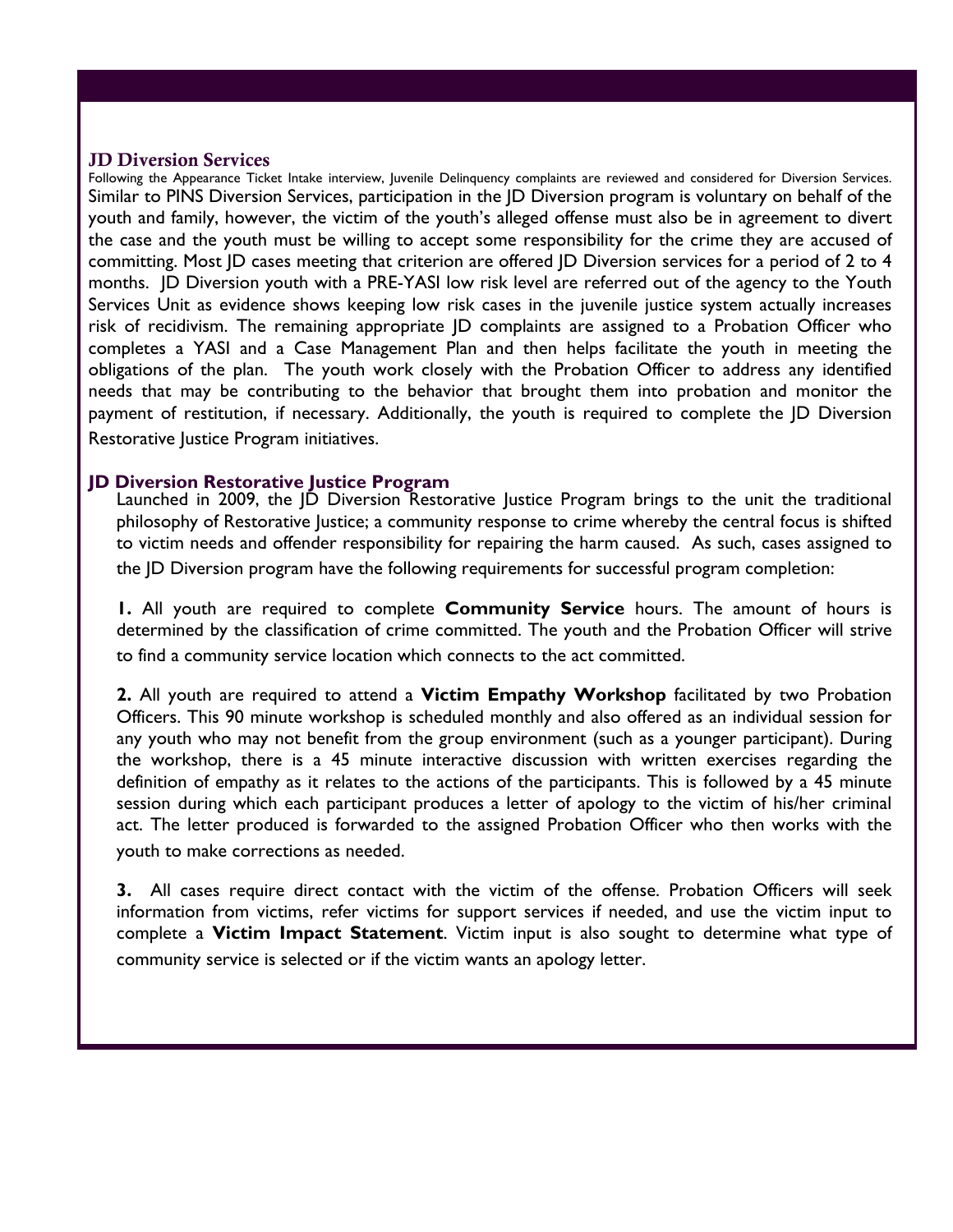# **Audra Schumacher, Unit Administrator**

Sarah Kennedy, Senior Probation Officer Chantal Sherwin, Senior Probation Officer

The Family Court Investigation and Supervision Unit provides probation services to children and families who are involved with the Juvenile Justice System. These services include predispositional investigations for Custody, Visitation, Guardianship, Neglect, Family Offense, Persons in Need of Supervision (PINS) and Juvenile Delinquency (JD). Probation supervision is provided for youth adjudicated as Persons in Need of Supervision and Juvenile Delinquents, as well as for youth who received Supervised Adjournments in Contemplation of Dismissal on JD and PINS petitions. Pre-dispositional supervision of juveniles who were arraigned in Family Court is also provided.

## **Investigations**

Two full-time and one part-time officer in the Family Court Unit prepare seven different types of investigations that are used in the Juvenile Justice System. In 2011, the officers completed a total of 218 predispositional Investigations. The majority of reports produced by the Family Court Unit are for Juvenile Delinquency and PINS matters. The investigations are used by the Family Court, County Attorney's Office, Department of Social Services, Office of Children and Family Services, therapists and supervising Probation Officers. Most of the investigations are used to assist the Family Court in making sentencing decisions for children and youth. In addition, officers whose primary assignment is supervision of probationers are regularly called upon to prepare updated investigations and reports on probationers under their supervision.

The Youth Assessment Screening Instrument (YASI) is administered and utilized as an integral part of the Pre-dispositional Investigation. The investigation includes sections on the Legal/ Family Court History, Present Offense including the description and both respondent's and victim's statements, Social and Family History, School and/or Employment History, Community and Peer Relationships and Use of Free Time, Alcohol and Other Drugs, Physical and Mental Health, Attitudes, Skills, Home Environment, Evaluative Analysis and Recommendation. In addition, the risk and protective factors are assessed utilizing the YASI with a case plan formulated as part of the YASI.

### **Pre-trial Services and Programs**

Probation liaison services are provided on Tuesdays in Dutchess County Family Court by a Probation Case Manager Aide. This is particularly important as we have found the courts and assistant county attorneys to be responsive to our efforts to utilize programs that offer alternatives to pre-trial detention.

The pre-dispositional use of the Juvenile Electronic Monitoring (JEM) Program has remained a popular option used by the Family Court Judges in Dutchess County. This has given potential probationers the opportunity to demonstrate, while their case is pending, that they can safely remain in the community, thus preventing placement outside their home. The investigating officer takes into consideration the progress of those released to pre-disposition JEM in their report to the court. Pre-dispositional cases included juveniles arraigned on Violations of Probation and released to JEM while their violations were pending. A majority of predispositional electronic monitoring juvenile cases have achieved successful completion.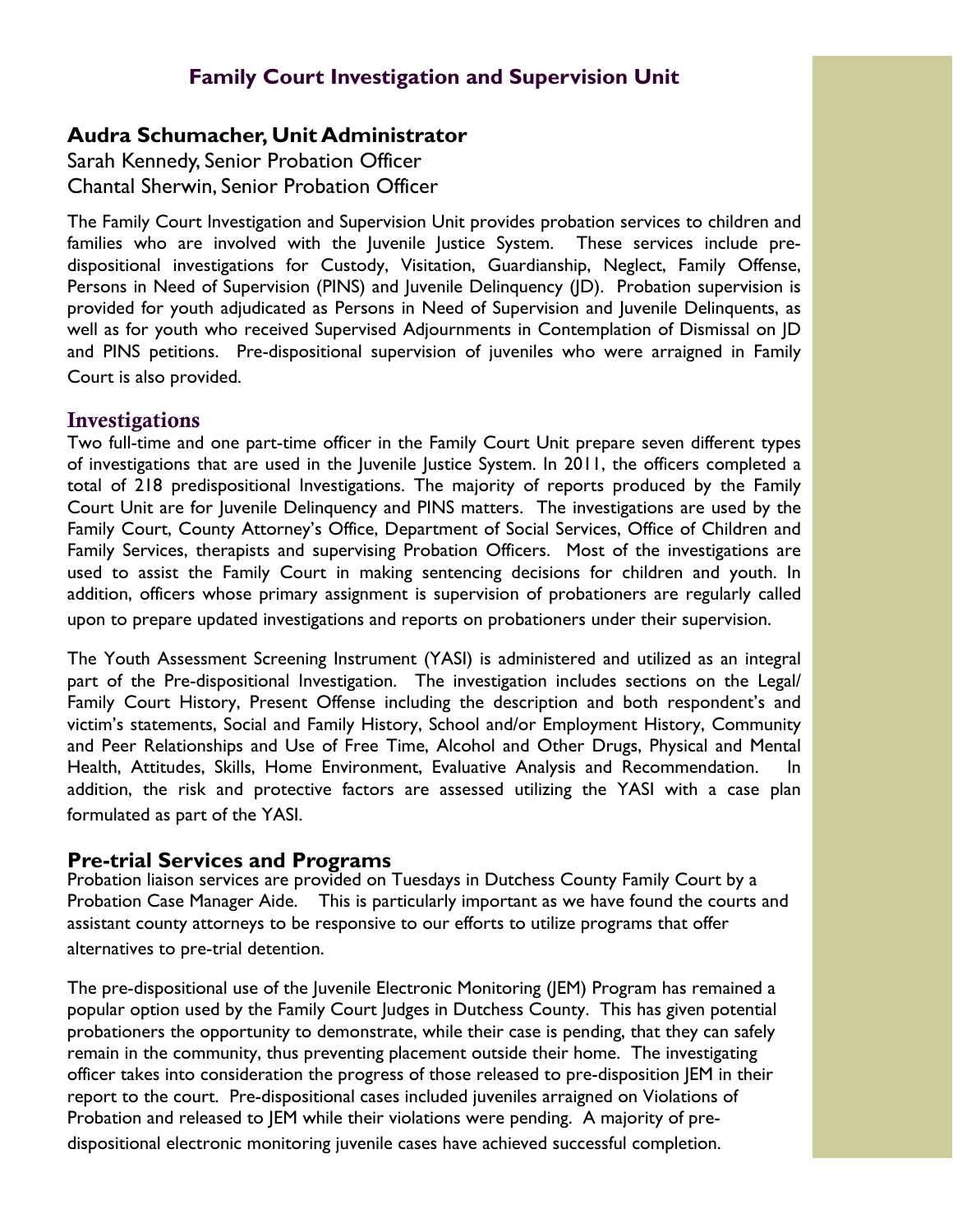In an effort to reduce the number of medium and lower risk youths being housed in detention prior to the disposition of their case, we continue to expand and utilize a variety of pre-dispositional programs. In addition to having a court liaison present in Court on Tuesdays when most juvenile cases are heard, the Office of Probation and Community Corrections receives the daily census of all youth remanded to Non Secure Detention as well as Secure Detention. A probation officer reviews each case to determine if the youth can be released from detention and safely maintained in the community under the supervision or intervention of one of the pre-trial programs. We continue to work towards the goal of providing rehabilitative services, while maintaining youth in their homes whenever feasible, in light of the need to maintain the safety of both the youth and the public.

- *Release Under Supervision* (RUS) Pre-trial supervision of JD or PINS cases based on specific conditions of pre-trial release outlined by the Family Court Judge.
- *Curfew Monitoring Program*  Probation staff conduct in-person and phone curfew checks several times a month to verify curfew compliance. The Court can mandate the youth to participate in this program or it can be a voluntary participation agreed upon by the family.
- *Juvenile Electronic Monitoring* (JEM) This program continues to be utilized frequently by the Family Court Judges in lieu of pre-dispositional detention.
- *Juvenile Risk Intervention Services Coordination (JRISC)* The Juvenile Intervention Service Coordination Program (JRISC) is grant funded and provides intensive services to prevent out of home placement of high risk youth as identified by the Youth Assessment and Screening Instrument (YASI). A probation officer, a probation case manager aide, and an Astor therapist are all on-site at the probation department and work collaboratively. The JRISC team maintains a caseload of fifteen families. Families participate in Functional Family Therapy; an evidence based program which research has shown effectively reduces recidivism. The case manager aide provides support to the families, assisting in accessing community resources as well as engages the youth in prosocial activities and ensures completion of community service.
- *Continued Diversion / Return to Diversion* This program continues to expand. It involves only PINS cases. When a petition is filed in Family Court due to refusal to participate in diversion or poor performance on diversion, the judge may order a family to participate with diversion services until disposition of the case.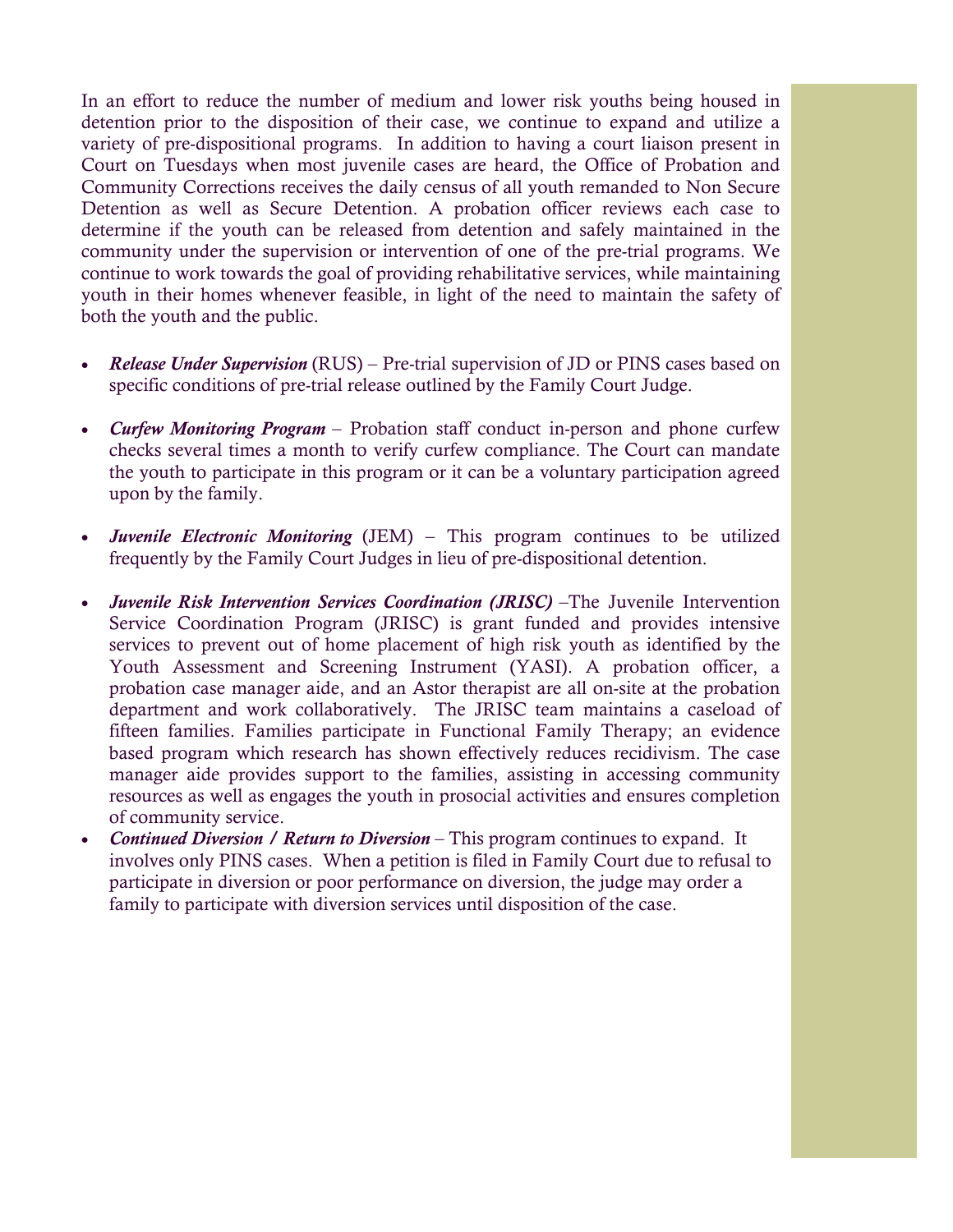*In 2011, the Family Court ordered 154 youth to predispositional supervision.* 

# **Supervision**

The mission of the Family Court Unit, as it applies to supervision, is to prevent youth from becoming further involved in the juvenile justice system and to prevent their progress into the adult criminal justice system by addressing the issues that brought them into the system. Caseload size varied with one Sr. Probation Officer and two probation officers assigned to intensive caseloads which include those on electronic monitoring, in Youth Treatment Court or in the Juvenile Sex Offender caseload. Due to the intensity of services provided to those on specialized caseloads, the number of youths per officer is limited. The intent was to maintain specialized caseloads with a maximum of 15 youth. The officers assigned to these caseloads work collaboratively with the treatment providers and courts to improve outcomes of the youth.

A Senior Probation Officer oversees various groups held in the office and co-facilitates several groups to address needs and develop strengths. The Youth Treatment Court officer is part of the Treatment Court Team and attends the team meetings and court sessions, facilitates referrals to the Treatment Court and has intensive contact with rehabilitation programs, schools and service providers. This officer also provides transportation of probationers and at times their family members to and from rehabilitation centers and court appointments. The Juvenile Sex Offender (JSO) Officer has extensive contact with the Juvenile Sex Offender therapists and attends bimonthly meetings with the JSO staff and PDI writer assigned to JSO cases. Maintaining these intensive caseloads and incorporating treatment and service providers through successful collaboration has maintained the availability of services within the probation framework, thus preventing out of home placements whenever feasible within the constraints of community safety.

In addition to assessing risk and protective factors, the officers monitor behavior at home and at school and intervene as appropriate to address the identified needs. The Probation Officers offer opportunities for children to increase the protective factors in their lives by establishing groups on site, in school and within the community in education, leisure activities, social skills development, anger management, gang resistance education and cognitive behavioral development.

We continue to have a Senior Probation Officer, assigned to the BOCES BETA site that works with youth who are on both diversion and formal probation supervision. We also continue to have two probation officers within this unit who taught the Gang Resistance Education and Training (GREAT) program in the Poughkeepsie City Schools in 2011. Probation Officers directly linked youth with services within their communities to address needs and develop protective factors. Included were community service opportunities, employment programs, parenting classes, school counseling, and treatment for substance abuse, mental health issues and sexual offending behaviors.

The Family Court Supervision and Investigation Unit continues to evolve while providing the youth of Dutchess County with innovative evidence-based alternatives to placement.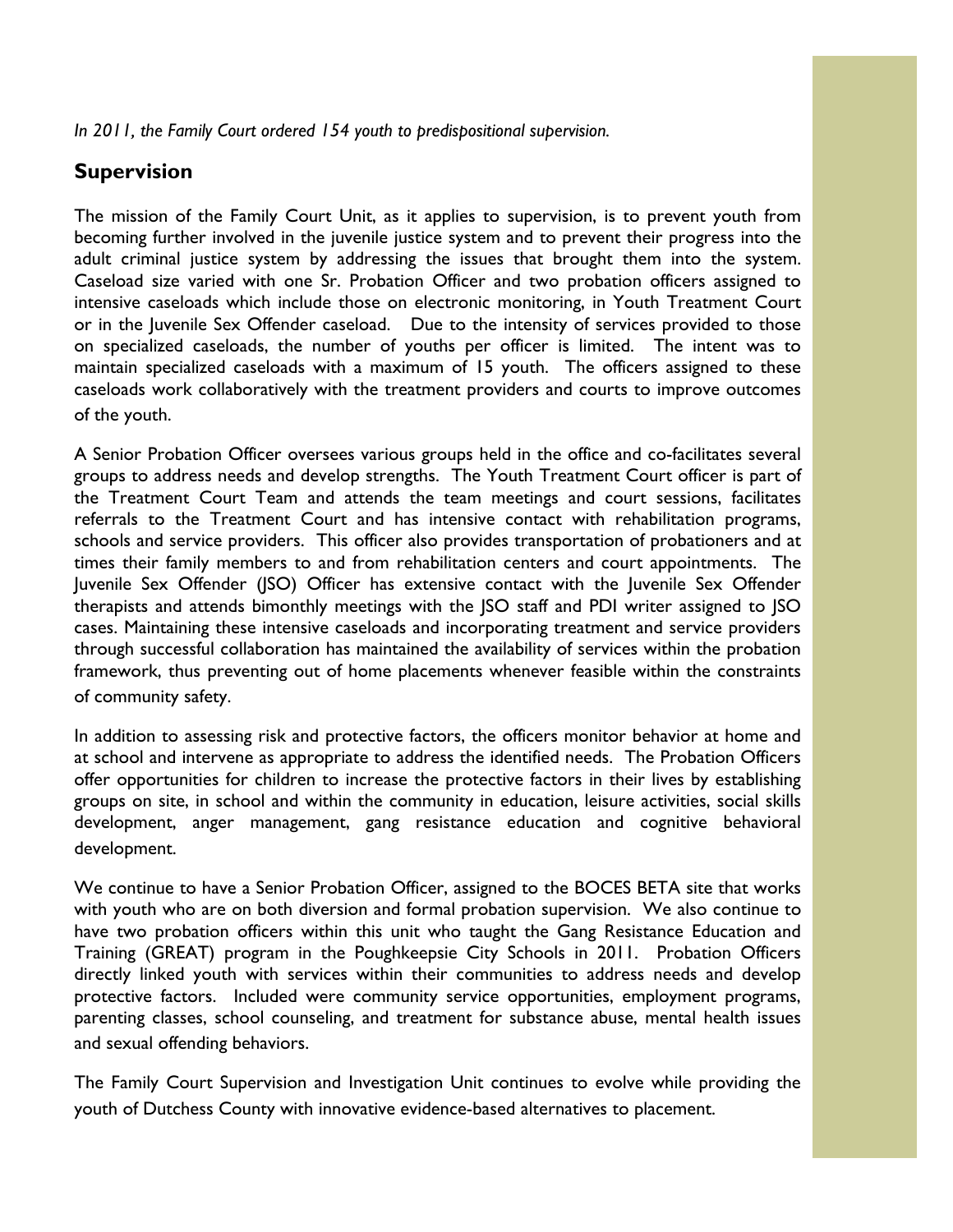# **PRETRIAL SERVICES UNIT**

# **Jack Kryzak, Unit Administrator**

Carol Hooper, Senior Probation Officer Timothy Meester, Senior Probation Officer

*This Unit is a specialized division in the department that has the primary responsibility of Pretrial Release Services. In*  conjunction with pretrial release, this unit oversees the Transitional Housing Program (THP) facility and has a *Probation Officer assigned to the Intensive Treatment Alternative Program (ITAP). Processing of sentenced outgoing intrastate transfer cases and supervision of sentenced outgoing interstate cases are also a part of this unit's responsibilities.* 

### **Pretrial Services Unit**

The presence of an effective Pretrial Release program has been shown to provide mitigation of jail crowding; providing for a more efficient and equitable use of jail confinement while offering the courts many other options for community based offender management.

Most of the counties in New York State operate some form of formalized pretrial release program. These programs facilitate release without financial conditions by identifying appropriate defendants for release on recognizance (ROR) or release under supervision (RUS). In general, ROR refers to the release of a defendant on his or her promise to appear in court. The Pretrial Services Unit is than responsible to monitor the defendant to ensure court appearances are kept. RUS refers to the release on a promise to appear in court with other conditions, which restrain the defendant's behavior and movements, and are monitored in this county by this department's Pretrial Services Unit.

Dutchess County is fortunate to have been involved in providing pretrial service programming for the past 38 years. Finding roots in the US Supreme Court decision Stack vs. Boyle in the 1950's and the Vera Institute's Manhattan Bail project in the 60's and 70's, Dutchess County Probation structured a pretrial release protocol in 1974. Our 'ROR' program was developed in order to avoid unnecessary pretrial incarceration of primarily indigent defendants, based on the premise that if the purpose of bail is to ensure the defendant's appearance in court; then bail is a benefit only for those who can afford it.

Initially only a jail based program, the structure in Dutchess County followed the Vera Institute's programming very closely, and our program proceeded unchanged until the late 1980's, when the jail population exploded. This was not unique to Dutchess, or New York, for that matter and, as such, ROR/ RUS programs across the nation were bolstered and expanded. Following the national and statewide trend, and with an influx of dedicated state funding, we expanded several times during this period.

The Pretrial Services Unit within the department remains primarily focused on providing courts with another option to bail with the goal of reducing unnecessary pretrial detention without compromising community safety. Dutchess County continues to offer release services along a 'continuum of control'; defendants are considered initially for those releases that are least restrictive, however, if release is not achieved, or the defendant presents a greater risk, more limiting release options are considered, such as electronic monitoring. This approach has proven successful and aids in dispositional planning across the entire criminal justice system process, providing additional options and tools as alternatives to incarceration.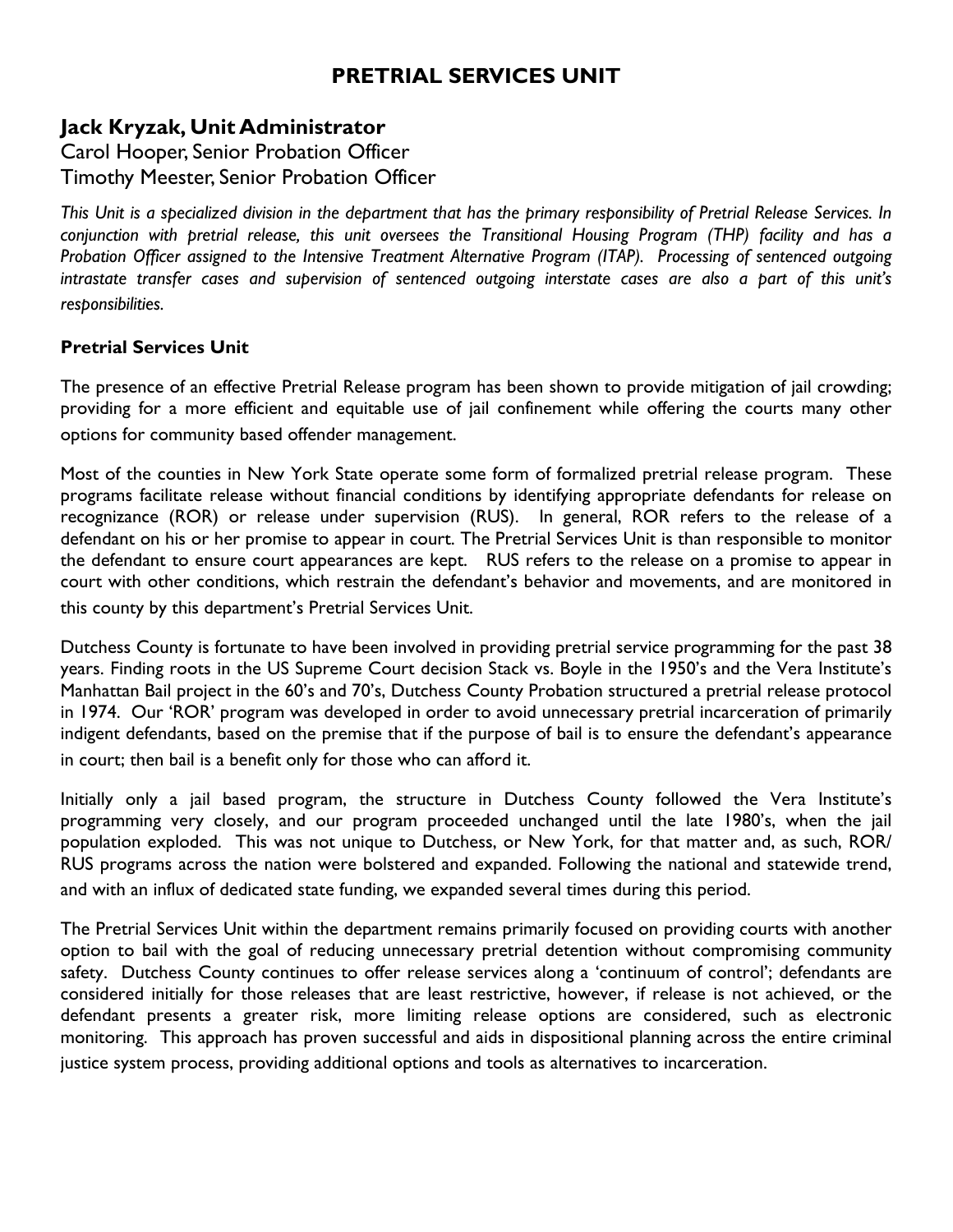Commonly referred to as ROR/RUS, the program continues to follow the same basic structure as previous years: an interview of the defendant is conducted, information is verified and a validated risk tool is applied to make a determination as to the risk of failure to return to court. This program has expanded through the years as needs presented, to include screening at the jail twice daily on business days and once on Sundays. Additionally, officers within this unit staff the higher volume courts in order to preclude the incarceration of those defendants deemed appropriate and eligible for release. Screening and evaluation for these least restrictive programs occurs following the guidelines set by both the State and National Pretrial standards. As such, evaluations are completed expeditiously and the information and recommendations are forwarded to the courts as soon thereafter as possible. Those defendants deemed ineligible for direct release are carefully reviewed for more restrictive programming such as Electronic Monitoring, ITAP, and Transitional Housing.

For the period of January-December 2011, the number of interviews and releases remained consistent with previous years, and tend to mirror the number of jail admissions. Quarterly representations are shown below:

|                                 | <b>Quarter I</b> |                | Quarter 2 Quarter 3 Quarter 4 |        | <b>Total</b> |
|---------------------------------|------------------|----------------|-------------------------------|--------|--------------|
| Number Screened                 | 583              | 656            | 664                           | 609    | 2512         |
| Number Interviewed              | 468              | 514            | 515                           | 496    | 1993         |
| <b>Number Released</b>          |                  |                |                               |        |              |
| <b>ROR</b>                      | 107              | 151            | 127                           | 117    | 502          |
| <b>RUS</b>                      | 82               | 97             | $\mathbf{H}$                  | 100    | 390          |
| Bail                            | 42               | $\overline{2}$ | $\mathbf 0$                   | 0      | 44           |
| Total # released                | 231              | 250            | 238                           | 217    | 934          |
| % interviewed of total screened | 80.27%           | 78.35%         | 77.56%                        | 81.44% | 79.34%       |
| % released of total interviewed | 49.36%           | 48.64%         | 46.21%                        | 43.75% | 46.96%       |

# **Pretrial in 2011**

Due to personnel changes that impacted departmental requirements during 2011, the Pretrial Unit was restructured in June to include the addition of ITAP and the Transitional Housing Program. This change added the ITAP Probation Officer and the THP Senior Probation Officer to the Unit, as well as oversight of these two programs by the Unit Administrator. This change was practical as both of these programs support pretrial services and foster a reduction in jail overcrowding.

ITAP, which is jointly operated by the Department of Mental Hygiene and Probation, has one full-time probation officer assigned. This program provides intensive outpatient substance abuse treatment Monday through Friday to defendants mandated by the courts. The Probation Officer assigned to ITAP uses the COMPAS Probation Risk Assessment Instrument to identify primary and secondary risk and need factors, and then develops a case plan with input from ITAP counselors. The case plan helps to determine what goals and tasks the defendant needs to work on in order to progress in treatment. Goals and tasks are developed to resolve the highest risk factors first. Once progress is made on primary goals, which address the highest risk/need factors, the defendant can begin working on secondary goals and ultimately progress to employment and independent sober living. The COMPAS has proven to be an accurate, reliable and helpful assessment instrument in the substance abuse treatment process. During 2011, ITAP averaged 60 individuals in treatment per month with 76 new admissions during the year.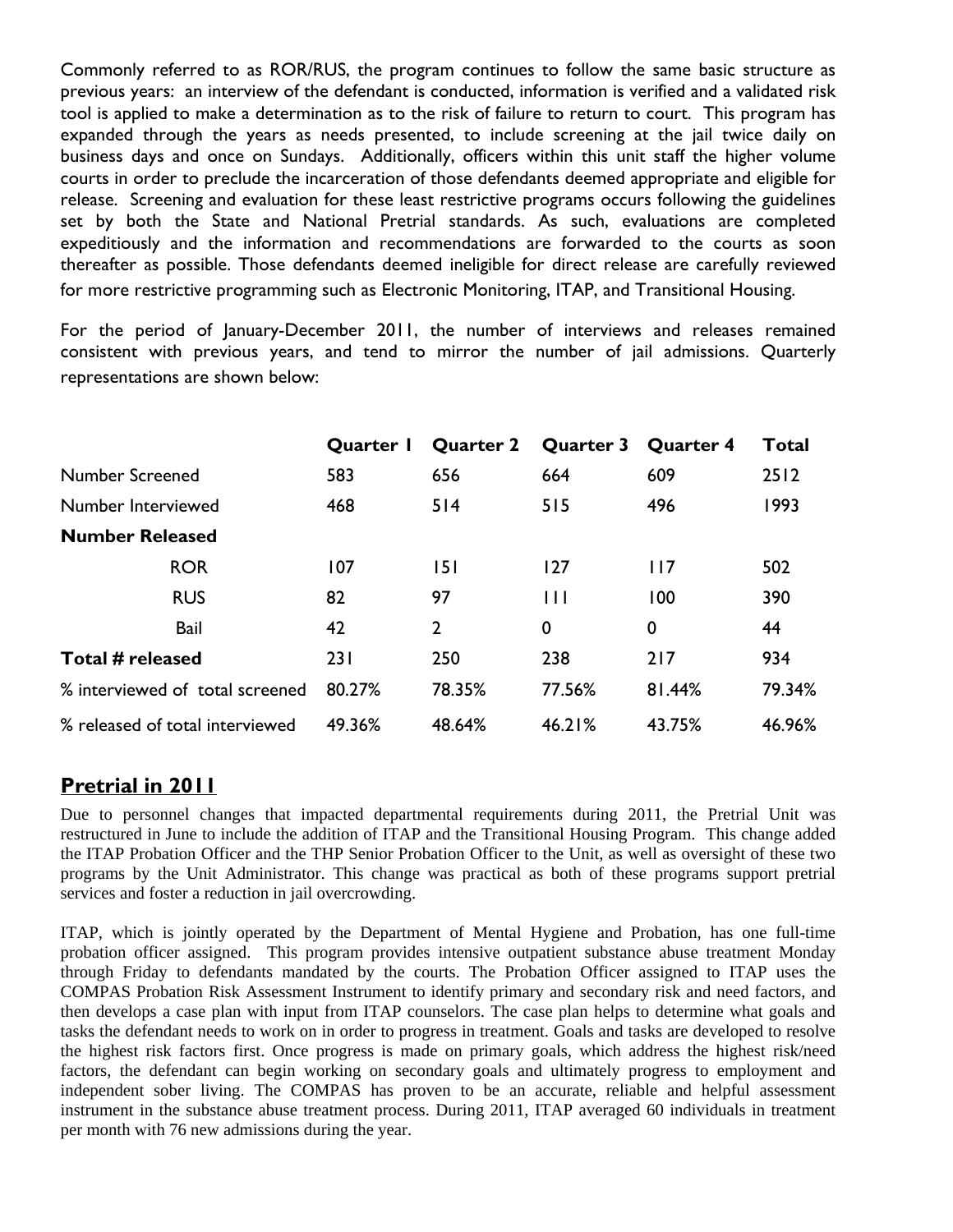The Transitional Housing Program provides defendants, who have agreed to participate in treatment, with a secure, supervised, substance free residential environment. Most defendants placed in ITAP are housed initially at Transitional Housing Program to help insure compliance with treatment goals while they attend ITAP. Alternative housing becomes available as defendants progress in treatment and eventually reintegrate back into the community. Transitional Housing Program also provides temporary residence to some defendants before they enter inpatient treatment. Transitional Housing Program and ITAP collectively act as alternatives to incarceration while offering defendants with serious substance abuse problems the opportunity for recovery. During 2011, 160 individuals were admitted to Transitional Housing Program, and of that number 126 were successfully discharged to inpatient treatment programs, half way houses or the community.

Since 2008, Project MORE, Inc., the contract agency for Transitional Housing Program, has operated the Probation Violation Residential Center (PVRC) in the Mid-Hudson area at Transitional Housing Program, as the result of a grant from the New York State Office of Probation and Correctional Alternatives. Initially, the grant area consisted of Columbia, Dutchess, Orange, Putnam and Ulster Counties. However, during 2011 the Director of the New York State Office of Probation and Correctional Alternatives expanded the grant area to include other Hudson Valley and adjoining counties. PVRC was established as an alternative to incarceration program for felony probation violators facing revocation and re-sentencing to a term with the Department of Correctional Services. Those individuals determined eligible for PVRC reside at Transitional Housing Program where they are provided with a variety of supportive services to include GED training, Moral Reconation Therapy, substance abuse evaluation/education/treatment, and employment and life skills training. Currently, PVRC allows a maximum of eight individuals in the program at any given time for up to 90 days depending on each individual's risks, needs and progress. Individuals who successfully complete PVRC can expect a favorable disposition in their violation of probation proceeding. During 2011, Project MORE, Inc. admitted 23 probationers into the PVRC program. Also in 2011, a total of 21 PVRC participants were discharged from the program; 16 successfully and 5 unsuccessfully. PVRC's success rate has shown that this program can assist probationers in their rehabilitation in a cost effective manner. As a result, funding for this program has been approved for 2012.

During 2011, the Pretrial/Mental Health Diversion Initiative continued to respond to the increased numbers of criminal defendants entering the Jail with serious mental health issues. The program, first piloted in the City of Poughkeepsie Court, targets a population of individuals with mental health issues whom, for whatever reason, have lost connections to necessary services. In many cases, these individuals may display behaviors that ultimately lead to arrest, essentially criminalizing underlying mental health issues that have manifested themselves in these behaviors. The Diversion Initiative seeks to connect or in many cases reconnect these individuals with services, addressing the issues and avoiding incarceration. The pretrial services officer staffing City of Poughkeepsie Lockup conducts initial screening via the pretrial release eligibility interview. Specific responses then require that the case be forwarded to a Forensic Screener employed by Dutchess County Department of Mental Hygiene. Both an immediate preliminary plan and a longer term plan are put in place so that the individual's needs are met, and in many cases the criminal prosecution is avoided entirely, netting a savings of both Jail and court time.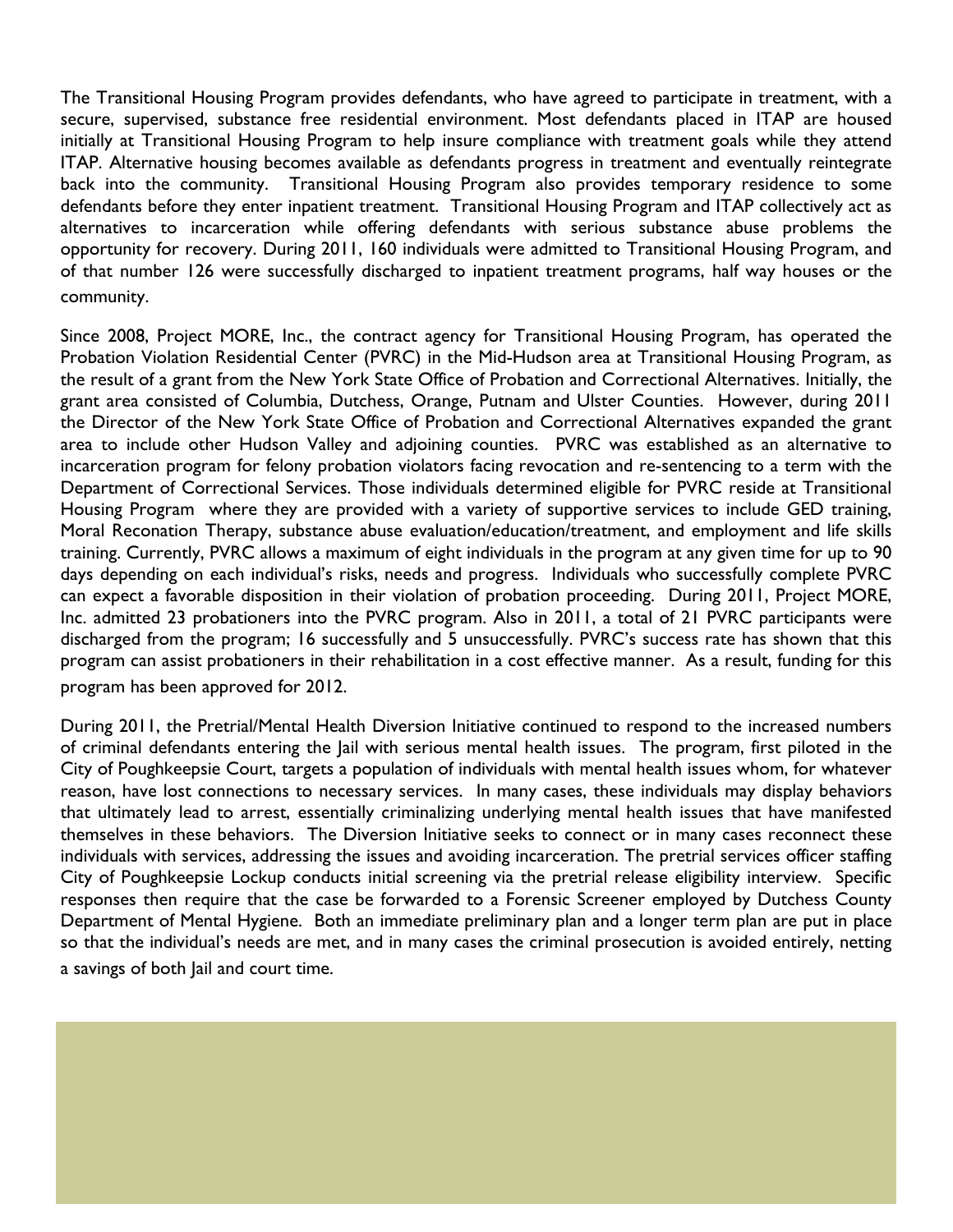### **Adult Drug Courts**

Drug Courts were introduced to Dutchess County in 2001. During 2011, the City of Beacon Drug Court (misdemeanor level) and Judicial Diversion at County Court (felony level) have played an active role in the supervision and adjudication of defendants with significant substance abuse problems. The intensive nature of these two programs helps to enhance each participant's ability to maintain a productive and drug free lifestyle. Defendants approved to participate in these drug court programs become eligible for a reduction in their underlying criminal charge upon successful completion of the program. The Office of Probation and Community Corrections provides designated staff assigned to each court. These Probation Officers have specific roles and duties, and work as part of the Drug Court Team.

### **Transfer Service Bureau Unit**

The probation officer assigned to screen new remands to the Jail on a daily basis for ROR/ RUS, has the additional responsibilities of monitoring defendants, sentenced to probation in Dutchess County, whose cases have been transferred to other states. This monitoring is done primarily via the Administration of the Interstate Commission for Adult Offender Supervision (ICAOS) and Interstate Compact Offender Tracking System (ICOTS), an automated web based interstate transfer facility. Monitoring of outbound Interstate cases is required until the termination of the case by maximum expiration, early discharge or revocation.

 Additionally, a Case Manager Aide assigned to this unit manages all incoming Probation supervision cases from other counties until their residency in Dutchess County is confirmed and supervision is assigned to a Probation Officer. This Case Manager Aide also is responsible for the "housekeeping" intake procedures on all new non- specialized cases sentenced to Probation. This duty includes an initial contact, collection of a DNA sample, an initial drug test, photographing the defendant, a review of general conditions of Probation, and the collection of signatures on required forms.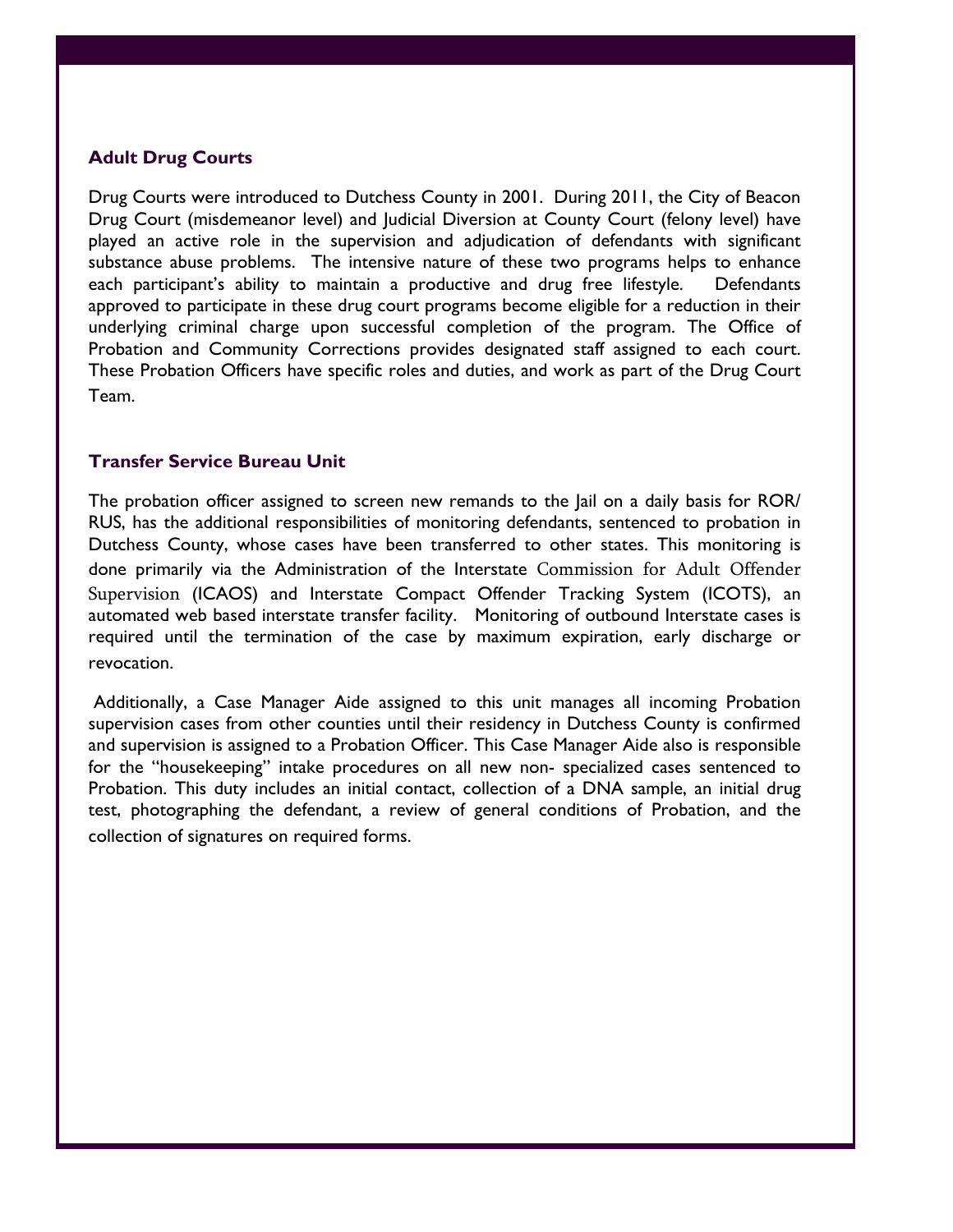# **Electronic Monitoring/Warrant Unit**

### **Tom Morris, Unit Administrator**

John P. Egan, Sr. Probation Officer

Our department has been supervising adult offenders on Electronic Monitoring since 1989. This technology allows probation officers to continuously monitor defendants/probationers in their homes through the use of a small transmitter attached to the ankle and a receiver installed in the home. Teams of probation officers working around the clock, seven days a week, supervise individuals on this program. Pagers carried by probation officers enable officers to respond immediately in the event that an individual on EM leaves his or her residence without authorization. Mobile EM receivers carried by officers in vehicles allow them to detect transmitters in the community, if the transmitter is in range. Recently, mobile data terminals (MDTs) were installed in two of the vehicles operated by EM Officers which provide access to the main EM Server as well as the probation case management system. The MDTs provide additional information to field officers, enabling them to use their time more effectively and efficiently.

In February 2006, our department began using EM technology to monitor juveniles following an agreement with the County Attorney's Office and Dutchess County Family Court. Juveniles considered for EM can be either adjudicated or pre-dispositional, and are at risk and facing the possibility of placement in non-secure or secure detention. By providing these individuals with the enhanced supervision available through electronic technology, along with services to address any special needs, their chances of maintaining lawful and productive behavior are improved significantly.

The courts use this alternative to incarceration/detention option extensively because it allows individuals under intensive supervision to remain employed or in school, and therefore productive, while enabling probation officers to respond immediately in the event of a violation of program rules.

During 2011, 592 new Electronic Monitoring cases were received from the courts, 128 of which were juveniles, This represents an overall increase of 9% in the past twelve months and an increase of 18% since 2009. It is also significant to note that there has been a 29% increase in the number of juveniles on house arrest from the previous year.

| <b>EM CASES RECEIVED</b><br>2011 |     |  |
|----------------------------------|-----|--|
| Pre-Trial E.M.                   | 393 |  |
| E.M. Pre-Trial (Juvenile)        | 75  |  |
| Sentenced E.M.                   | 71  |  |
| E.M. Sentenced (Juvenile)        | 53  |  |
| <b>Total</b>                     | 592 |  |

The Electronic Monitoring program has had an enormous impact on managing the jail population over the years, and it has also been helping to reduce the number of juveniles placed in non-secure and secure detention. As an alternative to incarceration/placement, EM has played a significant role in reducing the number of days served by defendants/respondents in custody.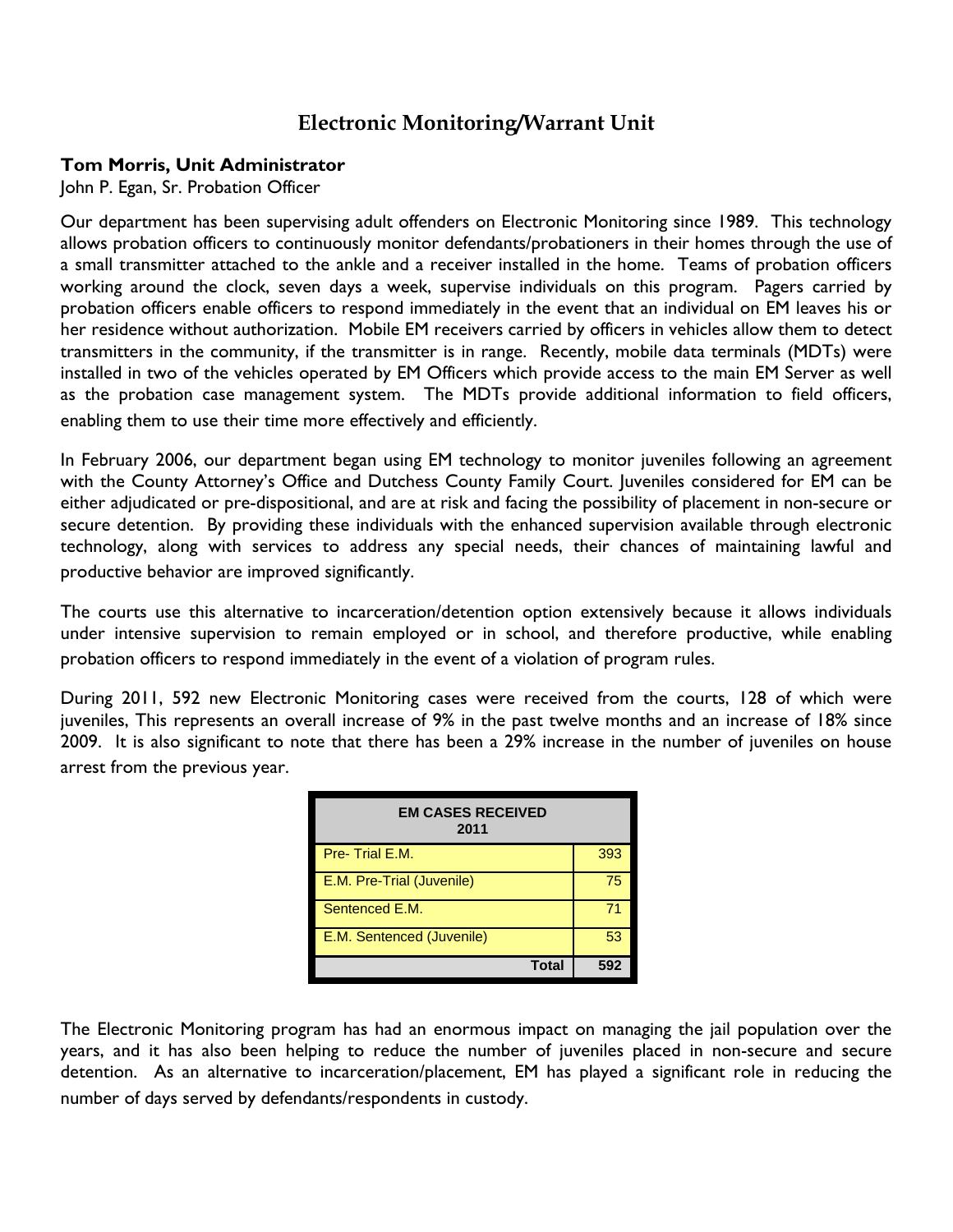

As part of a restructuring in June of 2011, The Intensive Treatment Alternative Program (ITAP) and the Transitional Housing Program (THP) were transferred from the Electronic Monitoring Unit and became part of the Pre-Trial Services Unit. Additionally, the information technology (IT) functions within the department were transferred from Pre-trial Services to the Electronic Monitoring Unit.

In the area of information technology, 2011 was another year of providing for the department's needs through training. Numerous individual and group training sessions pertaining to the various software systems unitized at probation were held throughout the year for new employees. Staff assigned to IT duties are regularly called upon to resolve issues related to both the hardware and software applications utilized by probation staff.

The Warrant Bureau is also a part of this Unit. A probation officer assigned to the Warrant Bureau oversees efforts to apprehend individuals for whom judges have signed Violation of Probation warrants or, in some cases, bench and arrest warrants. This officer works closely with local and state law enforcement agencies to enhance execution of these various warrants. During 2011, 217 Violation of Probation warrants were issued by various courts in Dutchess County and investigated by our department's Warrant Bureau. Also during 2011, 196 Violation of Probation warrants were executed by this department directly or with the assistance of police agencies within New York or adjoining states. Swift action on warrants helps hold these offenders accountable and serves to ensure community safety. Additionally, the Warrant Bureau assists the United States Department of Homeland Security, Immigration and Customs Enforcement (ICE) in the arrest of foreign born probationers who are in the United States illegally, and who have been determined by ICE to be amenable to deportation based on certain probation eligible convictions. These individuals are taken into custody at the Probation Office by ICE agents and held in federal custody while the disposition of their deportation case is decided.

| <b>WARRANTS DISPOSED OF - 2011</b>   |                   |                |                |            |                |
|--------------------------------------|-------------------|----------------|----------------|------------|----------------|
|                                      | 1 <sup>st</sup> Q | $2^{nd}$ Q     | $3^{rd}$ Q     | $4^{th}$ Q | <b>Total</b>   |
| <b>Arrest By Probation</b>           | 8                 | 12             | $\overline{7}$ | 9          | 36             |
| <b>Executed</b>                      | 21                | 24             | 19             | 25         | 89             |
| <b>Extradited from another</b>       | $\Omega$          | $\mathbf 0$    | 0              | 2          | $\overline{2}$ |
| <b>Extradited from another State</b> | 4                 | $\Omega$       | 3              | 1          | 5              |
| <b>Police/Jail TOT Probation</b>     | 11                | $\overline{7}$ | 3              |            | 22             |
| <b>Surrendered to Court</b>          | 2                 | 5              | 6              | 3          | 16             |
| <b>Surrendered to Police</b>         | 4                 | 3              | $\Omega$       |            | 8              |
| <b>Surrendered to Probation</b>      | 5                 | 1              | 3              | 3          | 12             |
| <b>Vacated</b>                       | $\overline{2}$    |                | $\Omega$       | 2          | 5              |
| <b>Violation W/D</b>                 | $\Omega$          | $\Omega$       | 0              |            |                |
| <b>Total</b>                         | 54                | 53             | 41             | 48         | 196            |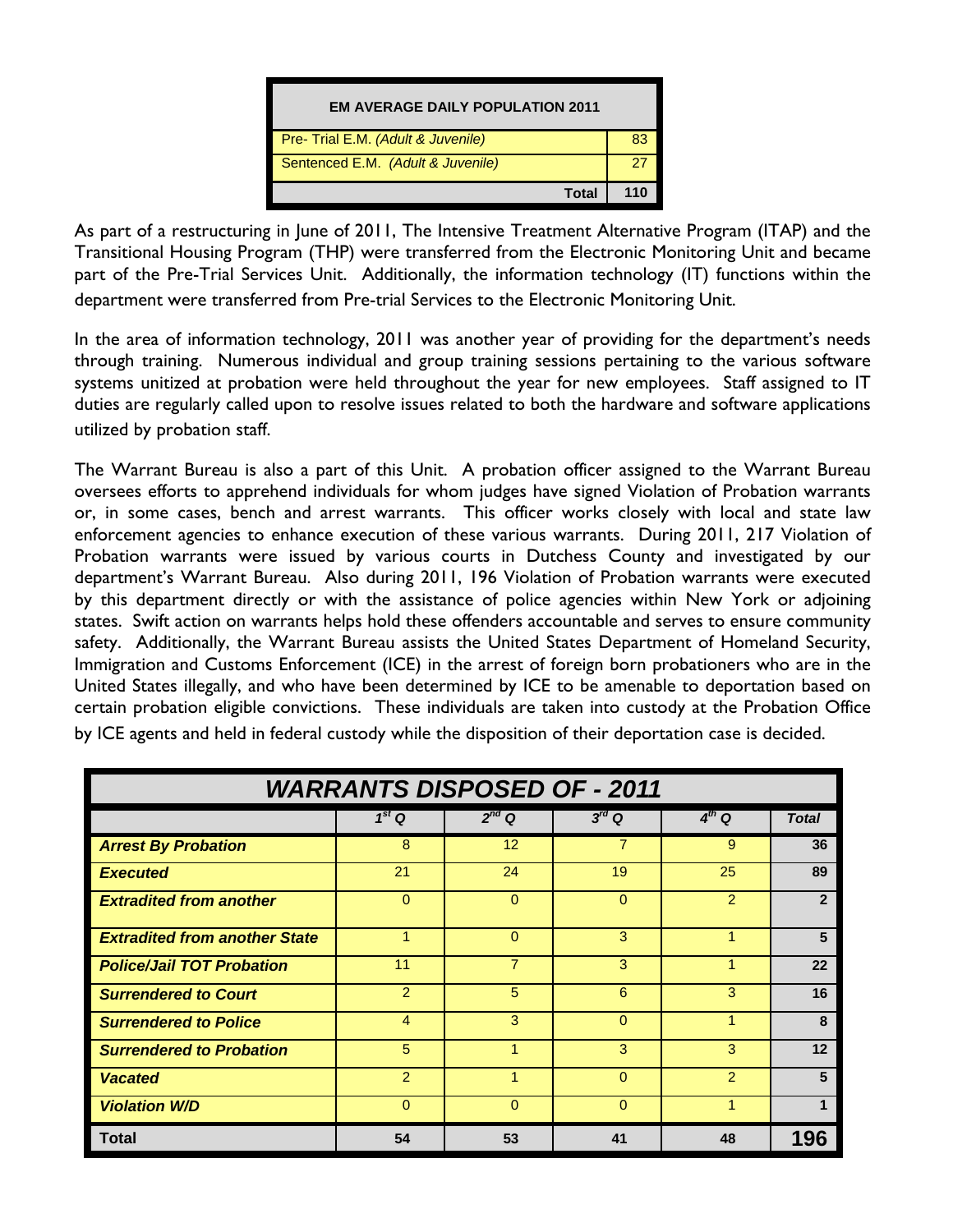In addition to efforts made by the warrant officer and other probation officers to apprehend probation violators, this department is also involved in crime reduction as a member of the NYS Division of Criminal Justice Services (DCJS) Integrated Municipal Police Anti-Crime Team (IMPACT). The primary goal of IMPACT is to reduce violent crime and gun violence in designated counties through strategies developed by respective District Attorney's Offices, local/state /federal police agencies as well as probation and parole.

 As part of this strategy, and in conjunction with IMPACT guidelines, this department has designated two probation officers as IMPACT Field Intelligence Officers (FIO). Their duties include collecting information regarding local criminal activity and sharing it with other law enforcement agencies to further crime prevention. Frequently, this information is obtained from individuals on probation with the assistance of their supervising probation officers. The IMPACT grant has also permitted the FIO's to receive specialized training in such areas as search warrants, gang identification and criminal intelligence.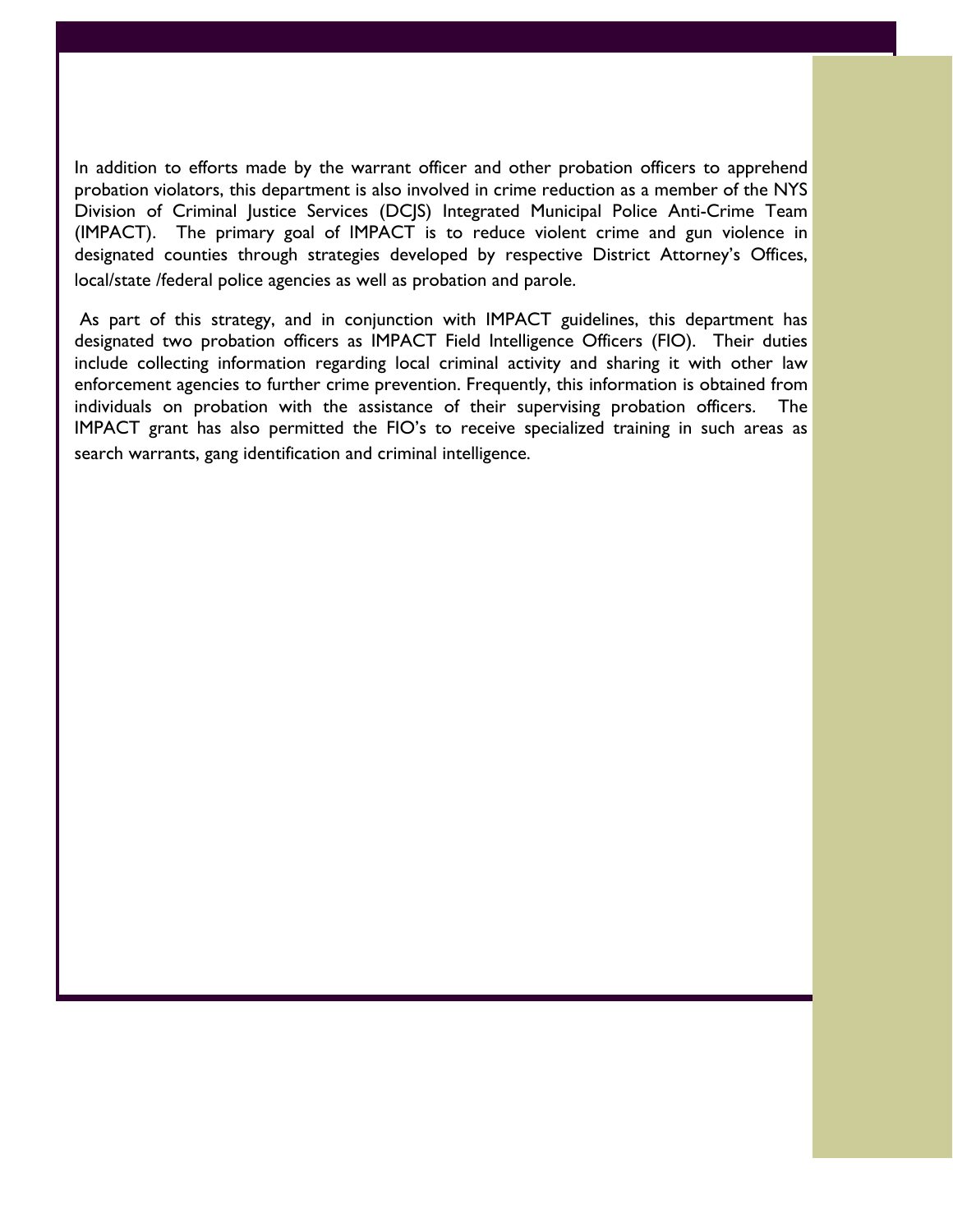# **Adult Investigations Unit**

### **Jonathan Heller-Unit Administrator (Supervisor)**

Donna Rhoads-Senior Probation Officer Pamela Francis- Senior Probation Officer Daniel Bryant- Senior Probation Officer

Within the criminal court system, determination of an appropriate sentence rests with the Judge. The appropriateness of a sentence is influenced by a number of different factors, and each sentence is individualized and tailored to meet the requirements of the law. The presentence investigation and report is likely the most powerful tool that the Judge will utilize in determining sentence on a criminal defendant.

New York State requires that the Probation agency within each county, in our case, The Office of Probation and Community Corrections, complete each Presentence Investigation required as ordered by a court. The New York State Penal Law, Criminal Procedure Law and the Executive Law each govern the scope and nature of the investigation and resultant report, as well as setting other specifications, such as the requirement that the investigation and report shall be completed by a probation officer.

The purpose of a presentence investigation report itself is to provide the sentencing court with pertinent information prior to the sentencing of an adult offender and will include information on the following:

- ◊ Legal history information and analysis
- ◊ Facts of the presenting offense(s) from the points of view of the prosecution, defendant and victim
- ◊ Input from the arresting officer
- ◊ Social circumstances
- ◊ Education
- ◊ Employment
- ◊ Military Duty
- ◊ Physical health
- $\Diamond$  Mental health (including drug/alcohol use or abuse information and treatment history)
- ◊ Restitution information (if applicable)

Included in the investigation process is the application of a risk assessment screening tool, the COMPAS®. **COMPAS** is a statistically based risk assessment specifically designed to assess key risk and needs factors in correctional populations and to provide decision-support for justice professionals when placing offenders into the community. It aims to achieve this by providing valid measurement and succinct organization of the relevant risk/need dimensions. A further goal of **COMPAS** is to help practitioners

design case-management support systems for offenders in community and institutional placements. Fully web-based and windows compliant **COMPAS** is applicable to offenders at all seriousness levels

from non-violent misdemeanors to repeat violent felons.

The conclusion of the fully prepared presentence investigation report includes an analysis by the officer of the factors that he or she believes led to the offender's involvement in the criminal activity that culminated in the sentence about to be imposed. The officer also makes a recommendation toward a specific sentence that will best achieve reduced recidivism, victim restoration, and community safety, while meeting the legal requirements set by statute.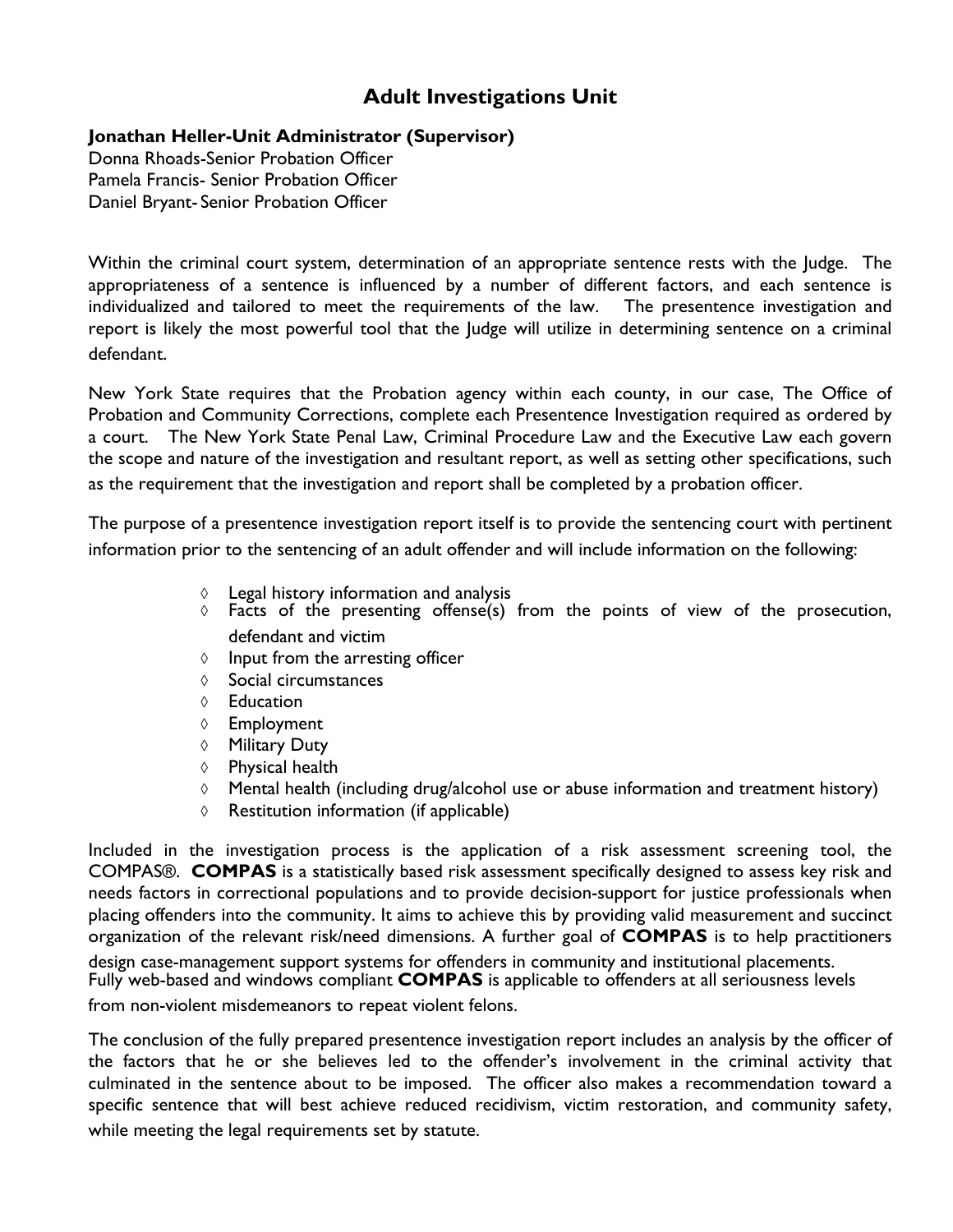Additional statutory functions of the presentence investigation include the establishment of Youthful Offender status and the investigation that initiates the process of a victim restitution account.

Youthful Offender adjudication by the court first requires that the probation department verify eligibility, and indicate whether in fact the adjudication is mandatory.

Victim loss verification in order to determine the amount of restitution, the determination of any codefendant's responsibility toward payment, and an appropriate, realistic repayment plan are all established at the point of investigation.

A sub category of the presentence investigation is the Pre-Plea investigation and report. In some cases, and when all parties (the Judge, the DA, the defense attorney, and the defendant) are in agreement, it may be appropriate for the court to order an investigation and report prior to taking a plea. This would permit all parties to have an informed view of the implications of a potential sentence prior to entering into the proposed plea agreement so the process can move forward.

While not bound to the sentence recommendation as put forth in the investigation report, it is rare that the recommendation and the ultimate sentence imposed will deviate significantly. Additionally the report is utilized post sentence by probation officers to form the basis for a supervision plan, by prisons to appropriately classify defendants, by release boards in making parole decisions, and by treatment providers to address individualized treatment needs.

In addition to the adult presentence investigation and report, the unit is responsible for the application processing, investigation and production of recommendation reports for Certificates of Relief from Disabilities (CRD) imposed by the Court. When an individual is convicted of a felony or certain misdemeanors, he or she is forbidden by statute to hold or make application for certain professional licenses, such as a CNA or Liquor license. In some cases, it may be appropriate for the individual to obtain permission to apply for such a license. The CRD allows the application to proceed, however the presence of the conviction may still be grounds for denial of the license.

In Dutchess County, the investigations unit serves the 34 criminal courts and conducts courtesy investigations for other counties.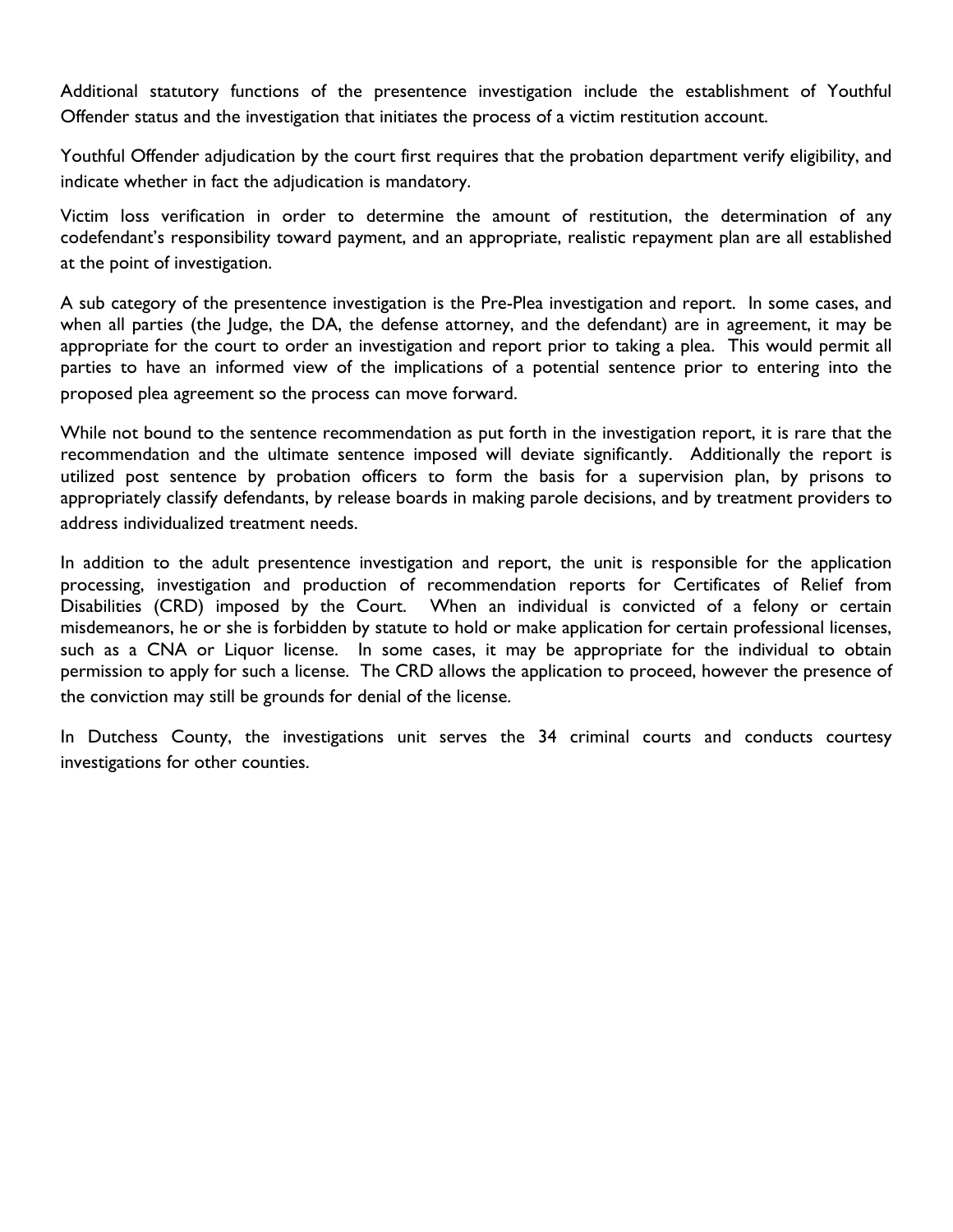## **For 2011, the number of orders has decreased from last year's record number of orders:**

|      | Other | Pre-Plea | <b>Pre-Sentence</b> | <b>CRD</b> | Total |
|------|-------|----------|---------------------|------------|-------|
| 2011 |       | 76       | 1369                | 50         | 1496  |
| 2010 | J     | 82       | 1491                | 89         | 1665  |
| 2009 |       | 65       | 1286                | 67         | 1419  |



### **Annual trend analysi by month -Investigations Ordered**

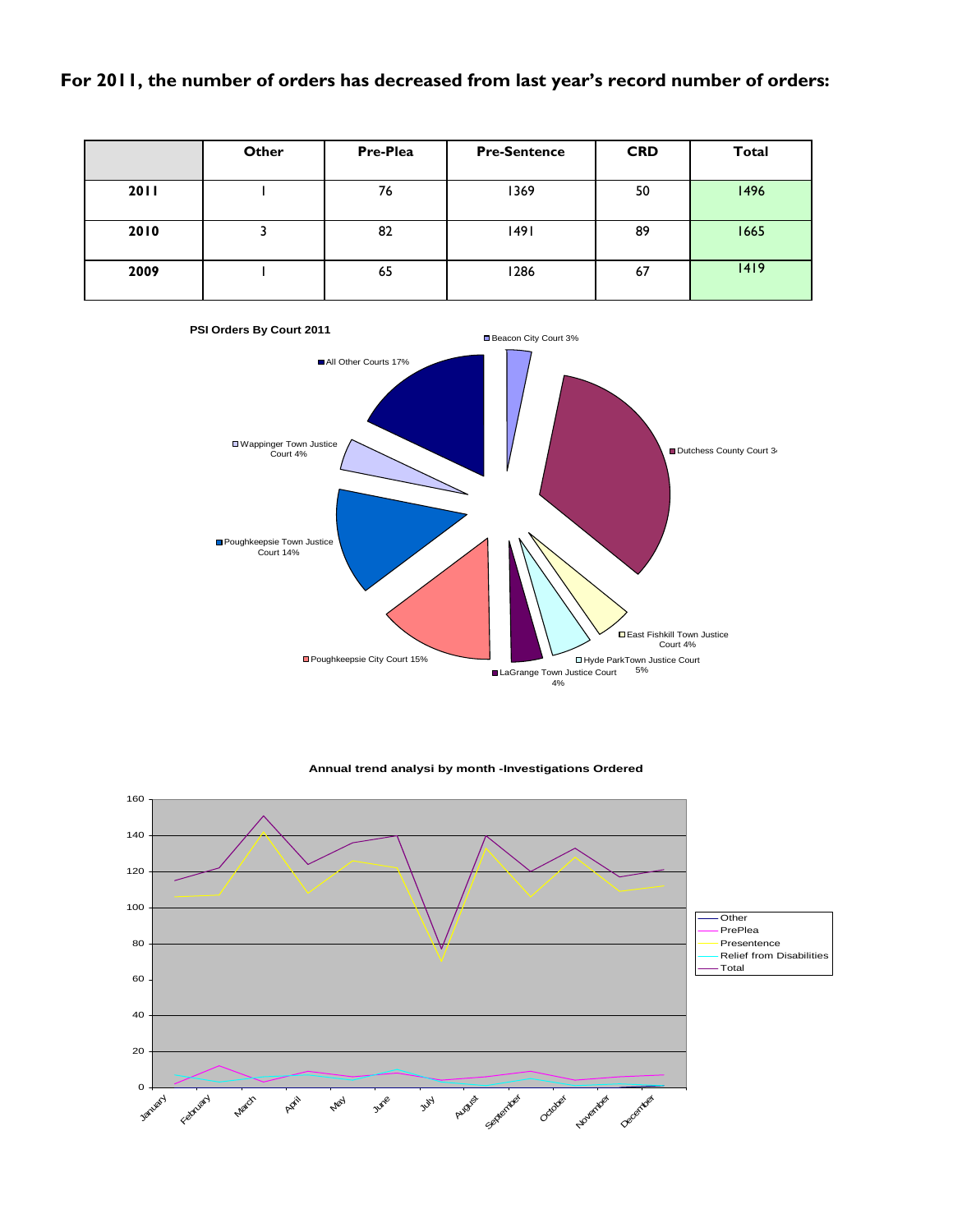Changes to the unit for 2011 were primarily personnel related. Jon Heller began as the new Supervisor in June, and Daniel Bryant replaced a senior officer. There were a number of line officer changes as well, dictated by staffing needs and resources. The specific roles of the three Senior Officers were more clearly delineated and specialized so as to promote greater efficiencies while capitalizing on their areas of expertise.

Plans for 2012 include the exploration of a new risk assessment tool and preparing for a new statewide repository for presentence investigations. We will also work with the IT department in looking towards systems of electronic delivery of the Investigation reports to the courts.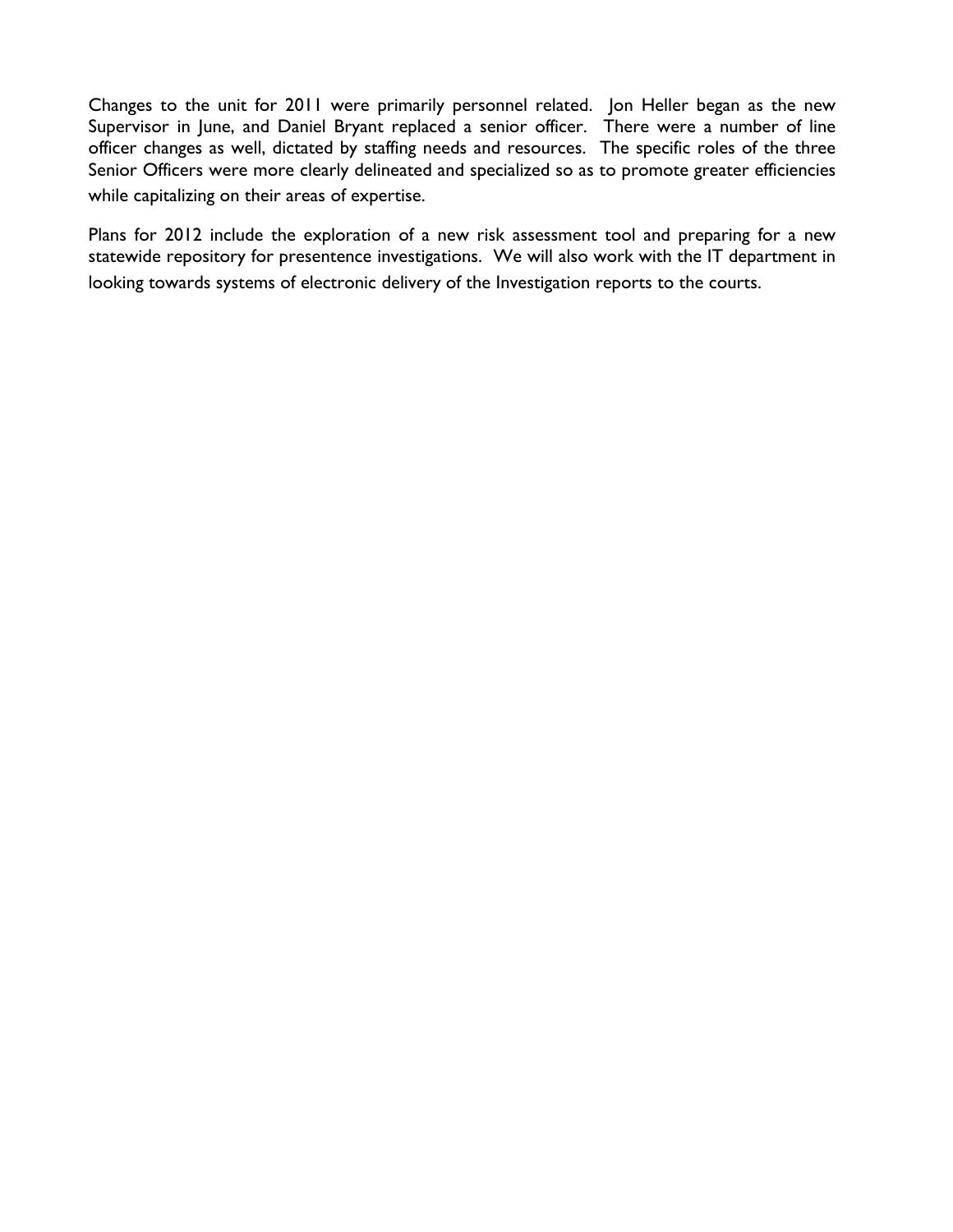## **General Adult Supervision Unit**

### **Jane F. Walker, Unit Administrator**

Vivian Cirillo, Probation Officer II Paul Spagnoli, Probation Officer II

In the field of probation and community corrections, the pivotal "What Works" correctional literature, compiled from two decades of correctional research, suggested that correctional efficiency could be drastically improved by implementing a specific set of risk reduction strategies. By utilizing an actuarial based assessment tool to assist in identifying an offender's risk of recidivating, classifications of risk, ranging from lowest to highest could be generated. The tool also identifies issues, specific to the offender being assessed, which will likely result in further criminal behavior (i.e. substance abuse, lack of job skills or employment, and criminal orientation typically labeled "criminal thinking"). Finally, interventions, mostly cognitively based, are identified to target those issues.

Our own experience implementing these programs in the Adult Supervision Units over the last several years, and specifically in 2011, has taught us that limiting opportunities for high risk offenders to intermingle with low risk offenders is significant, as is the importance of "backing off" offenders who have been identified as having lower risks and lower needs. Although we have learned that no single tool can replace an officer's practical knowledge, experience and intuition, we have also come to the realization that minimizing contact with low level offenders and shifting from a contact driven, "one size fits all" supervision model is not only necessary, if the goal is to focus on risk reduction rather then (just) risk control, but imperative. Given the current economic crisis facing our county, state and nation, the importance of using resources and interventions on individuals who are more likely to reoffend, and therefore pose a greater risk to community safety, cannot be understated. However, and as noted in past annual reports, introducing a new correctional philosophy, especially in the adult supervision units, has not been without its challenges. Since most of the early change has had to be attitudinal, staff who strongly identify with the Probation Officer as authority figure model and those who have been with the department long enough to remember the explosion of offenders sentenced to probation as the result of the get tough on crime laws enacted in the 1980s and 1990s, have probably had the most hurdles to overcome. The tremendous growth in the number of offenders sentenced to probation, the result of policy choices that occurred twenty to thirty years ago, was in no way commensurate with either larger budgetary and staff increases to deal with the volume, or a consistent methodology of how to handle the volume or variety of crimes, especially in a county like Dutchess, which encompasses both large urban and rural areas. The emphasis was on risk control during those years, rather than risk reduction. The growth was staggering and in addition to coping with overwhelming workloads, many officers were disheartened by offenders who simply seemed to recycle through the correctional system without displaying any sustained change in behavior. In hindsight, we now know that policy choices made twenty and thirty years ago not only failed to reduce recidivism or affect long term change in offender behavior, but were actually counterproductive for offenders who would have fallen into the category we now define as low risk. Overall, those policies, which were unrelated to any specific spikes in crime, also resulted in the United States becoming a nation with one of the highest documented incarceration rates in the world, contributing to one of the worst fiscal crisis in generations.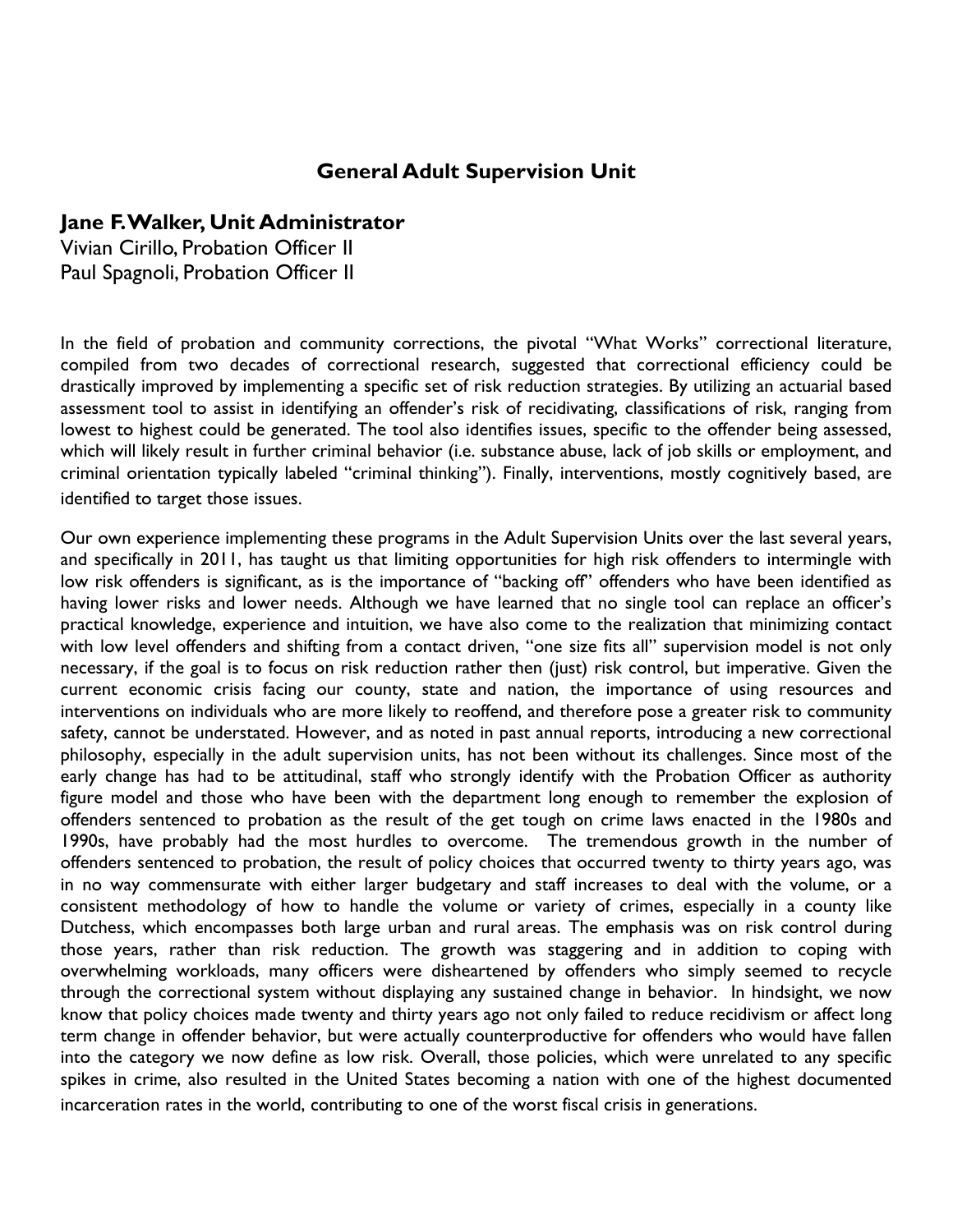In an effort to become less dependant on incarceration, emphasis was placed on finding more effective and less costly alternatives for certain offenders. Hence, community correctional programs like probation gained greater attention, especially after research demonstrated that given the necessary resources and tools, probation could meet both those goals.

Since the General Supervision Unit supervises the bulk of the department's adult offenders, we realized early on that incorporating evidence-based practices and programs, at least initially, was less something you do and more a way you think. As indicated earlier, this shifting of attitudes has been challenging. However, we have made progress. For example, it is significant to recognize the differences incorporated in the language we now use when discussing an offender's case. "What is his/her risk score?" or "Are they high, medium or low?" are now considered routine questions that refer directly to an offender's assessment score and level of supervision. They also help an officer make judgments and/or take action on the range of issues dealt with on a day to day basis. Additionally, it is not unusual to hear officers asking if a treatment agency is "evidencebased" or if they have any "CBT groups" (cognitively based treatment groups). The use of this type of language alone cannot be over emphasized, as it demonstrates an incorporation of evidence-based practices on behalf of the officers and reflects a giant step forward in how they think about what they do. In turn, we hope that future reports will reflect the concrete results and positive outcomes as the result of these changes.

# **The following is a brief synopsis of developments and events in the General Supervision Unit during 2011:**

- Officer Beth Bobela continues to be certified as a Offender Workforce Development Specialist. She facilitated two 8 week sessions of Ready, Set, Work, a program for unemployed or underemployed offenders. Officer Bobela was assisted by Officers Robin Green and Diana Francis. This program was
- developed by the National Institute of Corrections. Officer Diana Francis facilitated a Women's Anger Management program from May through July, 2011.

The curriculum used for this group is evidence-based. Officers have started to utilize the American Community Corrections Institute (ACCI), a cognitive based on-line program with a range of curriculums. Accessed in 2011 were Anger Management and Substance Abuse programs.

Officer Joan Salerno Beach is the facilitator for the Drug Treatment Court Judicial Diversion program for Dutchess County Court. This program is a voluntary supervised alternative to the traditional disposition of criminal charges offered to eligible defendants in criminal courts. A team, with the Judge as the central player, works towards helping offenders overcome drug dependencies. The program

graduated its first class in 2011 and continues to demonstrate positive results. Two more sessions of the evidence-based Non DWI Victim Impact panel were held in 2011 with both

programs at capacity. This project is coordinated by Senior Probation Officer Diane Whiteman. The number of seriously mentally ill offenders continues to grow. Fiscal cuts in the budget of agencies designed to serve this population pose serious challenges in accessing treatment. Offenders who

would be better served in mental health programs frequently end up in the criminal justice system, which does not have the training or ability to cope with the types of behavior often exhibited by this population.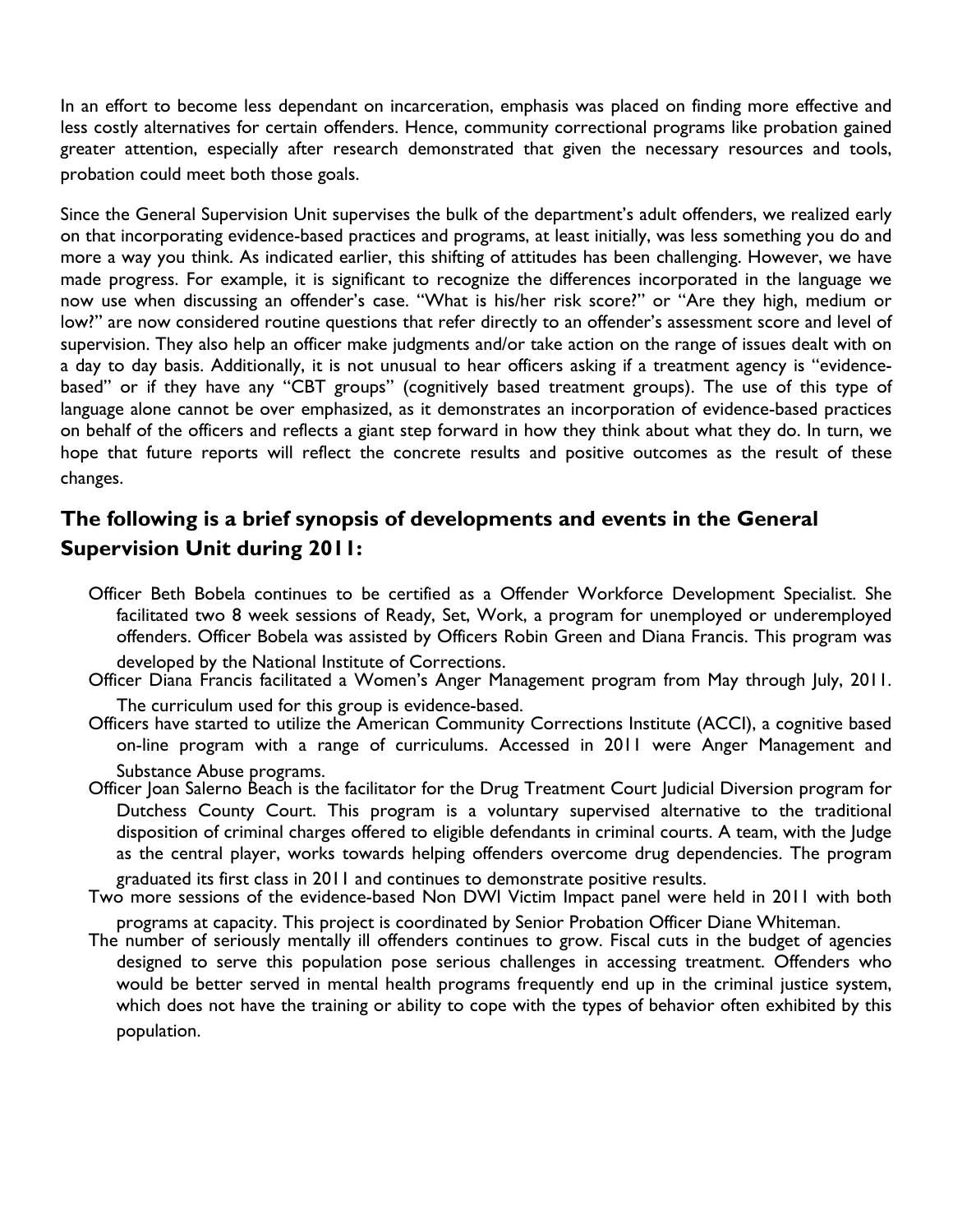- We continue to experience a tremendous growth in the abuse of prescription medications, especially opiates and heroin. The numbers are staggering. We are attempting to work with other agencies to develop strategies to deal with these populations and also need support for staff who are encountering more and more probationer deaths from overdoses.
- Over the past year, we have recognized the need for a different assessment tool for the YO (Youthful Offender) population. We have begun to look into using assessments, such as the YASI to better predict levels of risk and needs for this population.
- The numbers of referrals made from this Unit to the Community Transitions Center (CTC) has grown dramatically in 2011 (see information about this program under Senior Probation Officer Donna Gorman's report).

### **Summary**

Since evidence based practices are less focused on process and more on outcomes, it is anticipated that in 2012 and beyond, annual reports will begin to take a very different look. Internal review processes will continue to be implemented to ensure program fidelity and to assess whether or not the changes in our approach are delivering projected results. Following the evidence-based format, the (annual) report itself will become more outcome based.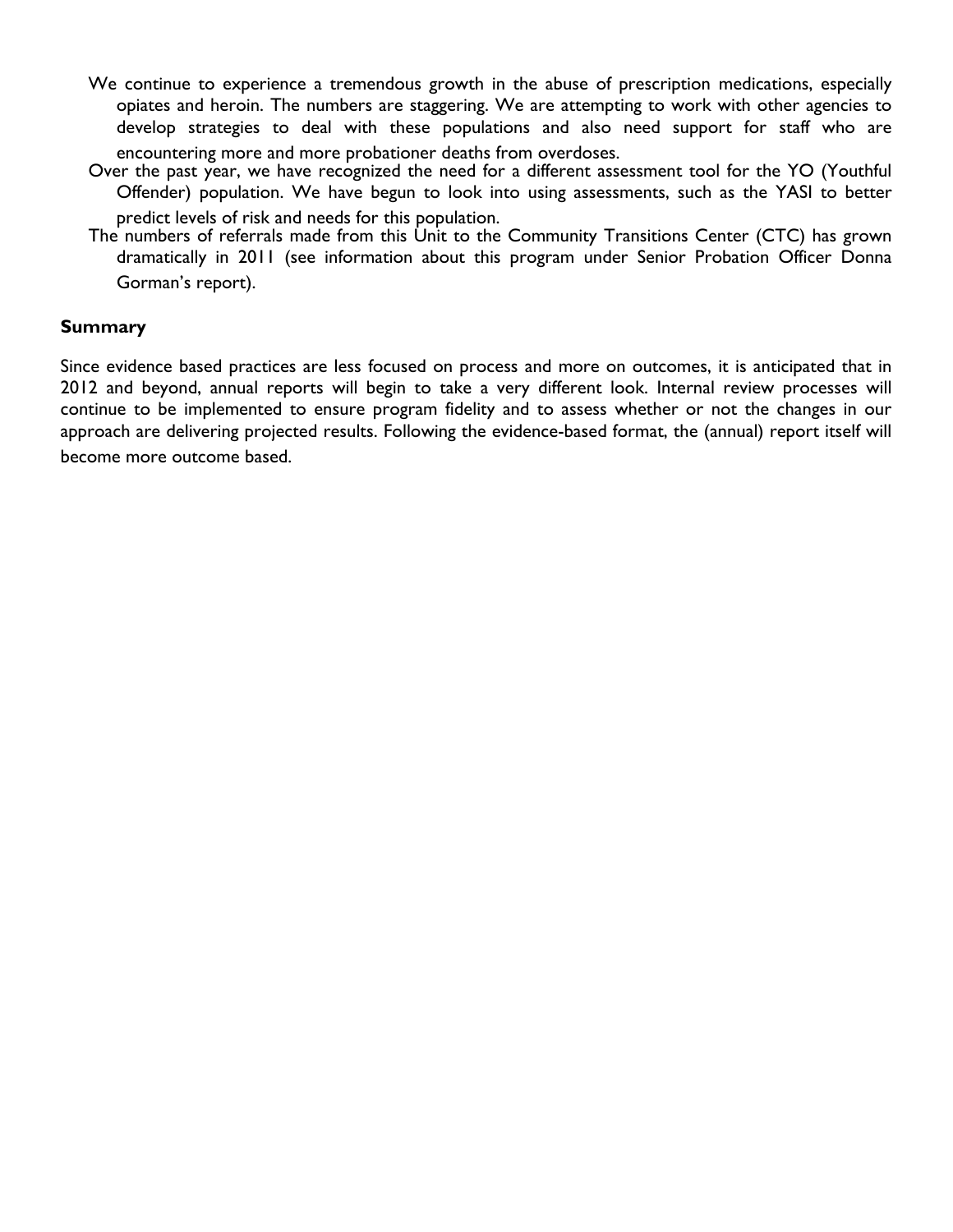# **Karen O'Connor, Unit Administrator**

Robert Dosiak, Probation Officer II Jeffrey Walraven, Probation Officer II Donna Gorman, Probation Officer II

The High Risk Unit of the Dutchess County Office of Probation and Community Corrections encompasses four separate high risk caseload types: High Risk Supervision, Sex Offender Supervision, Community Transitions Center Supervision, and Domestic Violence Supervision. The unit is supervised by Unit Administrator Karen K. O'Connor who has training and experience in all four different areas of supervision. The Unit also has three Probation Officer II's, seven Probation Officer I's and a social worker assigned to Probation by the Department of Mental Hygiene. The Unit utilizes all three of the Departments satellite offices.

### HIGH RISK SUPERVISION

The majority of the probationers supervised by the High Risk Unit are placed there because they have scored in the high violence and high recidivism categories of the COMPAS Risk Assessment Tool. 10% of the high risk caseload falls in the "Greatest Risk" category, we are anticipating increased supervision requirements will be mandated in this area for 2012. Each of the five officers who supervise high risk offenders maintains a caseload of between 55 and 60 cases, somewhat lower then the general caseloads. The caseloads have continued to increase over the past year, the average caseload going up by five cases for each officer. These cases require a higher level of supervision then those probationers falling in the general supervision category. The close monitoring of these cases is accomplished by field visits, home visits, and collateral and community contacts, in addition to the more traditional office reports. In addition referrals are made to the appropriate in-house or outside program. A follow up COMPAS is done in six months to determine if the offender has made enough progress to be moved to a lower level of supervision.

 As might be expected, the high risk caseloads also generate the greatest number of violations of probation. During 2011 we formed a committee that engaged in planning to create a process that will review all violations of probation in an attempt to gather better information on why and under what circumstances probationers fail to successfully complete their probation sentences. This committee will also attempt to provide more consistent recommendations on probation violation dispositions. The "Dispositional Review Committee" began to review probation violations in November 2011, and is still evolving. The committee consists of the Director of Probation, two Unit Administrators and Probation Officers with a variety of experience in different aspects of Probation. It is anticipated that the members of the committee will rotate the position periodically to give as many officers as possible exposure and input into the review. Probation Officers conference the violation recommendation with their Unit Administrator then fill out an informational form and present the case to the committee in person or by telephone conference. We are looking forward to the increase in data and hope to use the information collected to find better ways to assist the probationers in their successful completion of their probation sentences, which will result in a more satisfying life and safer community.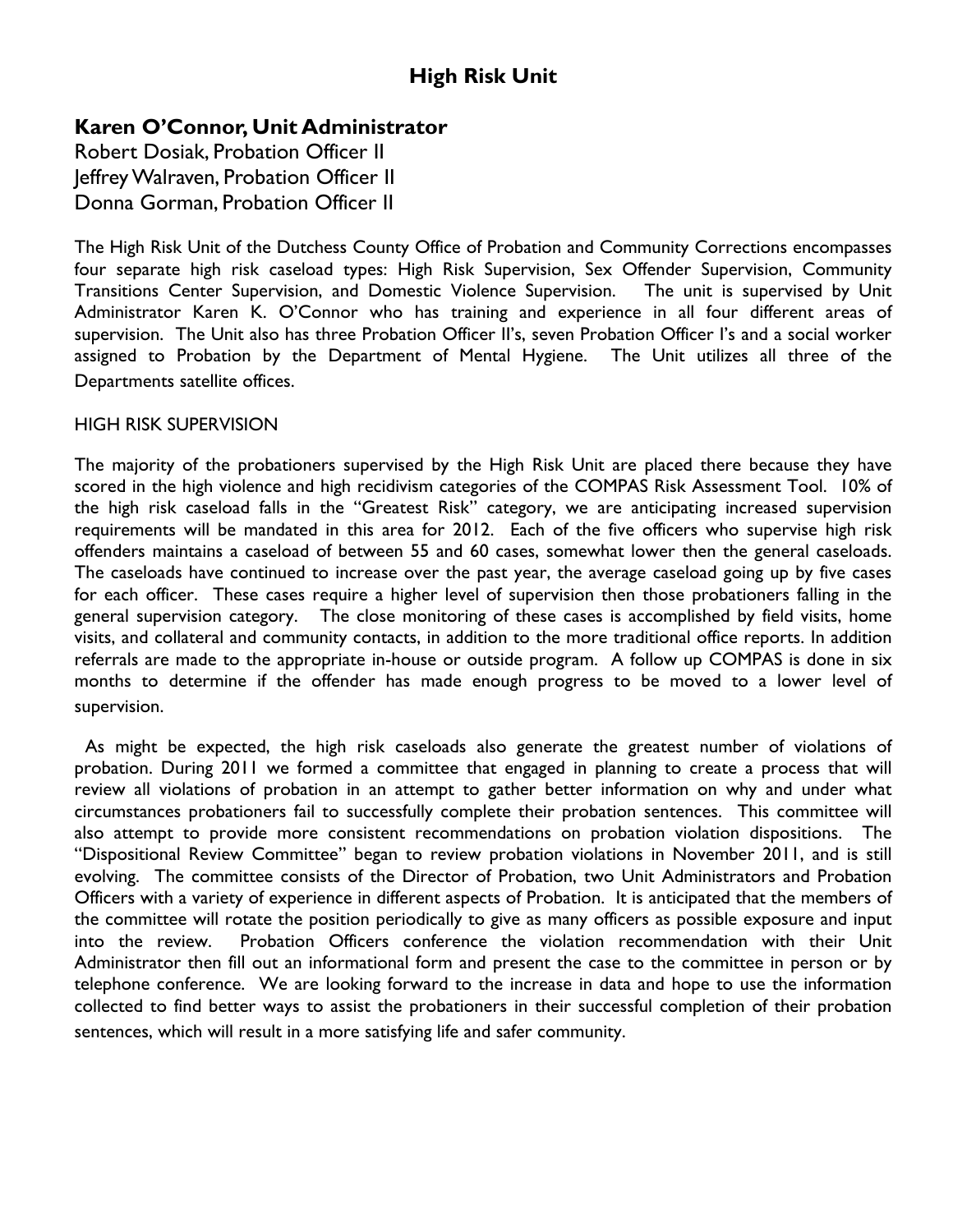During 2011 we have encountered many challenges that have had a significant impact on the High Risk Unit. The New York State Office of Probation has submitted a draft of new Supervision Rules to the legislature that will significantly increase accountability and increase the number and type of contacts required. Although the new rules have not been mandated as of the end of 2011 we are making every effort to meet the anticipated changes, and have started to make changes to our internal rules and policies. Due to the difficult economic times the officers have significantly limited comp and overtime thus limiting the number of hours they have to do field and home visits at non-traditional times. The officers have made an effort to more creatively manage their caseloads and have submitted several suggestions for changes in the unit to meet the increasing demands and dwindling resources.

# SEX OFFENDER SUPERVISION

In addition to the high risk cases that are determined by COMPAS score, the High Risk Unit also has a PO II and a PO I who supervise the Sex Offender caseload. These caseloads consist of approximately 100 offenders charged or convicted of crimes of a sexual nature. The year 2011 has seen a continued explosion of technology available to the public. The boom in smart phones, small cameras, e-readers, i-pads, and numerous web sites, makes it difficult to keep up with the sex offender's ability to reach pornography, contact children and other potential victims and violate orders of protection. We have gained ground in finding and monitoring sexual offending behavior via computer and internet use by acquiring free software that allows us to access offender's electronic devices. The officers assigned to this caseload have also found several training programs that address the digital crime associated with sex offending behavior. The two officers assigned to the Sex Offender Unit in addition to the Unit Administrator and an officer assigned to do Sex Offender investigations use the Static 99 risk assessment tool, and have been trained on the Stable and Acute assessment tools, these together with the COMPAS risk assessment give us more information on the probability of recidivism. The officers continue to seek out training in this rapidly evolving area of criminal justice. New York State Office of Probation has published guidelines for the supervision and investigation of both adult and juvenile sex offenders. Dutchess County Probation was actively involved in helping establish those best practices and many of our practices were adopted by the state as guidelines. This department also participates in yearly workshops organized by the State of New York to review practices in sex offender supervision. In addition, the Sex Offender PO II and PO I along with several others have been able to continue to work with various other county, state and private agencies to provide the most up-to-date and comprehensive protection from sex offenders available anywhere in the country.

# COMMUNITY TRANSITIONS CENTER

The Community Transitions Center has one Probation Officer II assigned to the center to supervise approximately 90 offenders. This year there was another large increase in the evening program which accommodates an additional 45 to 50 offenders. These offenders are supervised by other Probation Officers; however the Sr. Probation Officer handles the administrative duties and any problems that come up while they are in attendance at CTC. The CTC program is contracted out to GEO, a company that provides criminal justice services to a variety of agencies. GEO greatly expanded the evening program last year making the programming available to a far wider population of probationers. The part time program allows probationers who have a commitment to a job or child care to take advantage of the important programming available. Some of the classes offered are: GED, employment skills, anger management, MRT, and a substance abuse education program. In addition, the center offers other educational opportunities and runs a community service program. The director of CTC, an employee of GEO, is new to the program in 2011, and has made extensive changes and additions to the program. We have seen an increase in attendance and favorable response from both the probationers and the probation officers.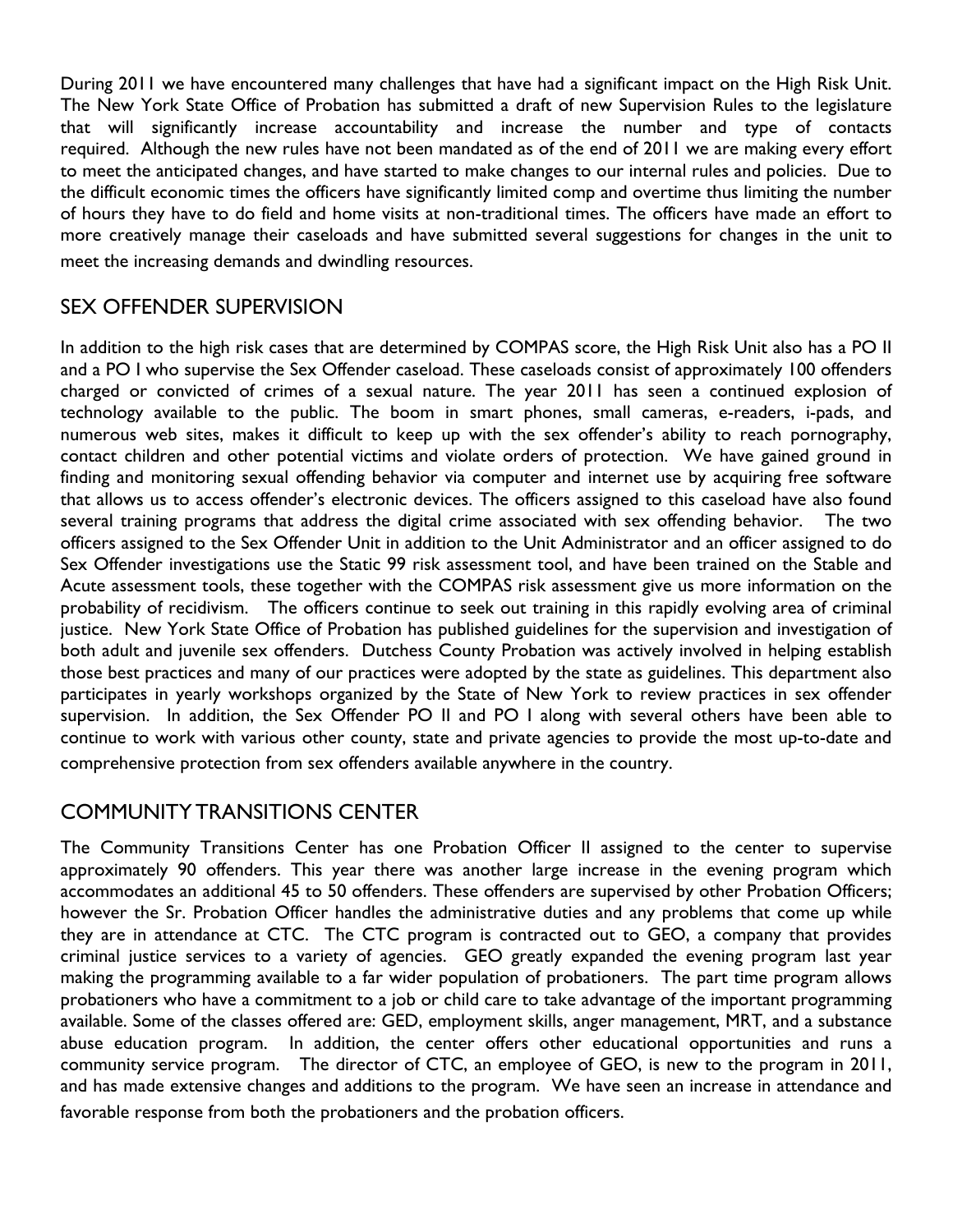# **DOMESTIC VIOLENCE SUPERVISION**

The Domestic Violence Unit is staffed by a Senior Probation Officer and a Probation Officer, supervising caseloads of offenders convicted of a domestic violence offense. Additionally, offenders that are on probation for non-DV offenses but demonstrate a documented domestic violence history are often supervised in this unit. Most of the offenders are mandated to complete Domestic Abuse Awareness Classes (DAAC). Offenders are supervised intensively and are subject to frequent unannounced field contacts. Victim safety is prioritized; and to that end, the probation officers and the Victim Services Unit maintain regular contact with victims of domestic violence. The probation officers also work closely with the DAAC Forensic Educational Coordinator. DAAC case conferences are held biweekly, and probation officers are welcome and encouraged to sit in during classes.

The Domestic Violence Unit is also part of the Dutchess County Domestic Abuse Response Team (DART), which is a multi-agency response to DV arrests made by the City of Poughkeepsie Police Department, the Town of Poughkeepsie Police Department, or the Beacon Police Department. Communication among agencies is an essential component of DART. When a DV arrest occurs "after hours", the police agency holds the offender in lock-up until the following morning. DART's goal is to make pre-arraignment recommendations in an attempt to promote a consistent response to domestic violence arrests. The consistent response to DV arrests is further enhanced by the Poughkeepsie Integrated Domestic Violence Court and the Beacon Domestic Violence Court. An Integrated Domestic Violence Court presides over concurrent criminal and Family / Supreme Court dockets.

During the past year the number of defendants sentenced to probation for domestic violence related offences has increased so significantly we are adding a probation officer to the team to begin in January 2012. The total number of domestic violence probationers sentenced to probation in Dutchess County increased by 40 offenders in a little over a year. Adding an officer will involve training, and some reorganization of the unit and will expand the monitoring ability of the officers. Probation Officers who work in the DV unit have participated in several work groups organized to address the disturbing increase in fatal or near fatal domestic violence incidents that occurred.. The domestic violence prevention community is constantly reviewing the protocols to look for ways to contain the violence, offer help to victims, and use technology to their advantage.

The high risk unit is looking forward to 2012, anticipating the new supervision rules, an additional probation officer and some organizational changes to the unit. The officers in this unit are a highly dedicated group of officers who are committed to constructive change and community safety.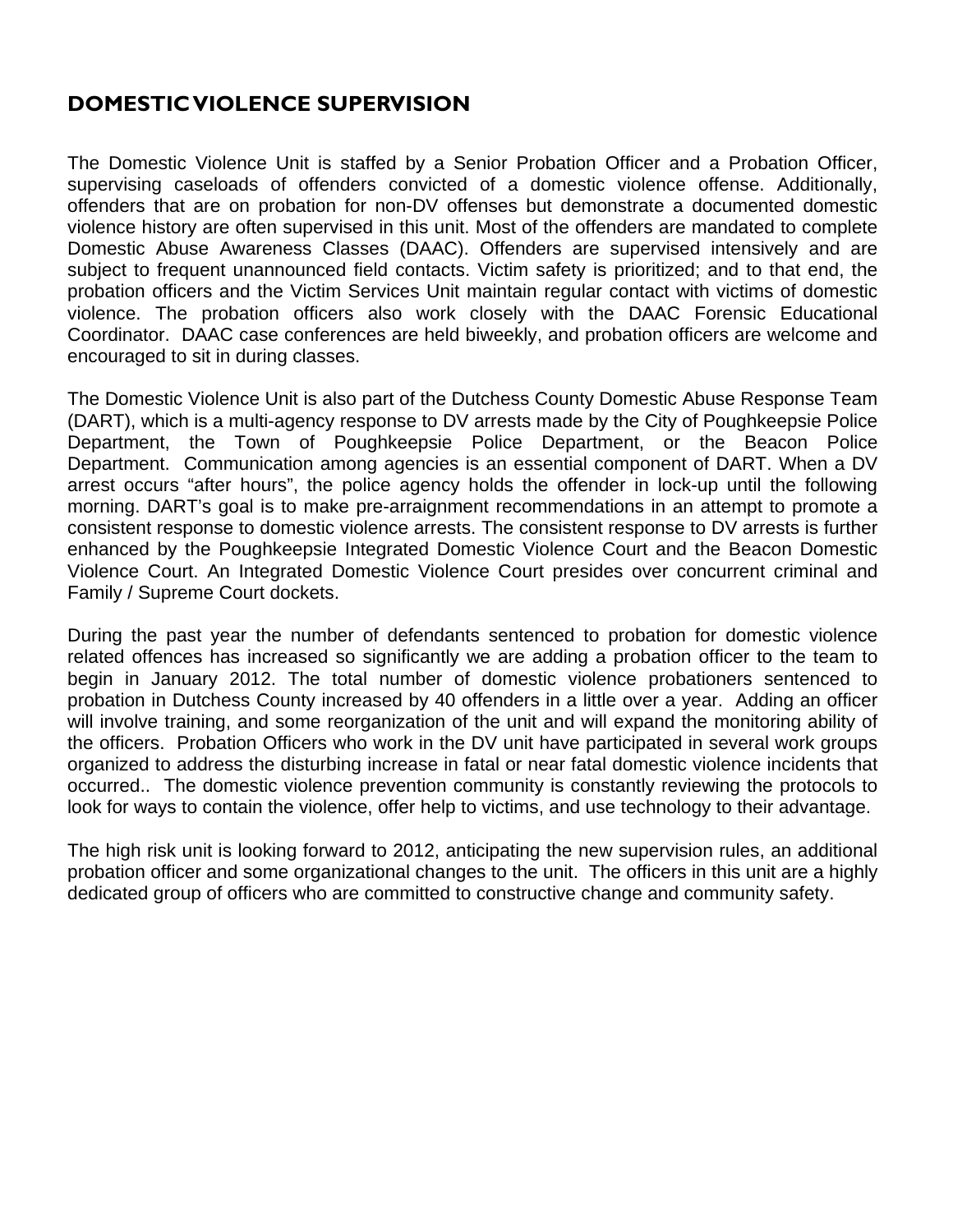# **DWI Unit**

# **Joanne Nellis – Unit Administrator**

Robert Davis – Senior Probation Officer

The DWI Unit was formed in 2007 based on the special needs of DWI offender and the danger posed to the community by their behavior. With the implementation of the use of risk/needs assessment tools, it became apparent that while criminogenic needs were identified, risk levels scored by the DWI offenders were often in contrast to the real threat they posed to the community (and themselves). It was recognized that close monitoring of these offenders, which would include increased fieldwork and surveillance, was necessary. The specialization of the supervision of these chronic offenders has allowed for closer and more consistent monitoring. This has aided our goal of promoting community safety by reducing recidivism. The officers within the unit work to accomplish this through overseeing treatment participation, surveillance of driving behavior and holding offenders accountable for their actions.

In 2011 the DWI Unit supervised **between 615 and 645** DWI offenders at any given time, 30% of the total adult probationers supervised by the department. Included in this unit is the STOP-DWI Program, which is comprised of three (3) officers with smaller caseloads, who supervise high-risk offenders. These offenders generally have multiple DWI convictions; have experience with the criminal justice system or have been involved in a DWI related crash. The other 5 officers in the unit supervise medium-risk offenders, and a case manager aide, overseen by the Unit Administrator, monitors the Low Risk Caseload. This caseload is comprised of lower-risk offenders who have been supervised for a significant amount of time and have completed all or most court mandates. Another officer, trained specifically in women's issues, supervises all the female DWI offenders.

The Unit experienced a great turnover in staff during 2011. Most notable was the retirement of Robert Davis, the Senior Probation Officer of the unit. Mr. Davis was a Credentialed Alcoholism Counselor. His knowledge, experience and insight into the DWI offender's behavior will be greatly missed. The Department is fortunate to have Deputy Director Cathy Lane, who is also a Credentialed Alcoholism Counselor, who can be called upon for case conferencing as well.

In conjunction with the use of actuarial risk assessments and substance abuse evaluations, individualized case plans are developed. High risk/need areas are clearly outlined and innovative strategies are used/ setup to address these need areas. Officers use the principles of evidenced-based practices in developing an appropriate case plan, by using cognitive behavioral methods, setting goals around need areas that the offenders are intrinsically motivated to change. The Unit Administrator is also using the risk assessment scores in conjunction with general compliance in determining supervision levels within the unit, as well as caseload assignment.

As the number of DWI offenders supervised by this department each year increases, we strive to use more innovative approaches to continue to effectively supervise these offenders, even with limited resources. Some of the strategies we have employed include the gender specific (Women's) caseload, continued use of Cognitive Behavioral Groups, and group reporting sessions.

Another tool the DWI Unit continued to use during 2011, also through funding from the Dutchess County STOP-DWI Program was the "Street Test" (**80 Hour Test). "**Street Test" is the name given to a full panel urine drug screen, which includes a test for alcohol. This is a laboratory test following the strict requirements of chain of custody. This alcohol test is unique in that it does not depend on the presence of alcohol in the body, which the body quickly processes. Instead it tests for a metabolite of alcohol that is processed out of the body much slower, i.e. up to 80 hours after alcohol was consumed.

The Street Test is being used as a tool to enhance probation supervision and monitoring capabilities. It is not intended to replace alcosensor testing and conventional drug screening. The use of these tests is to facilitate compliance and results are also used when making decisions regarding early release from supervision and re-licensing.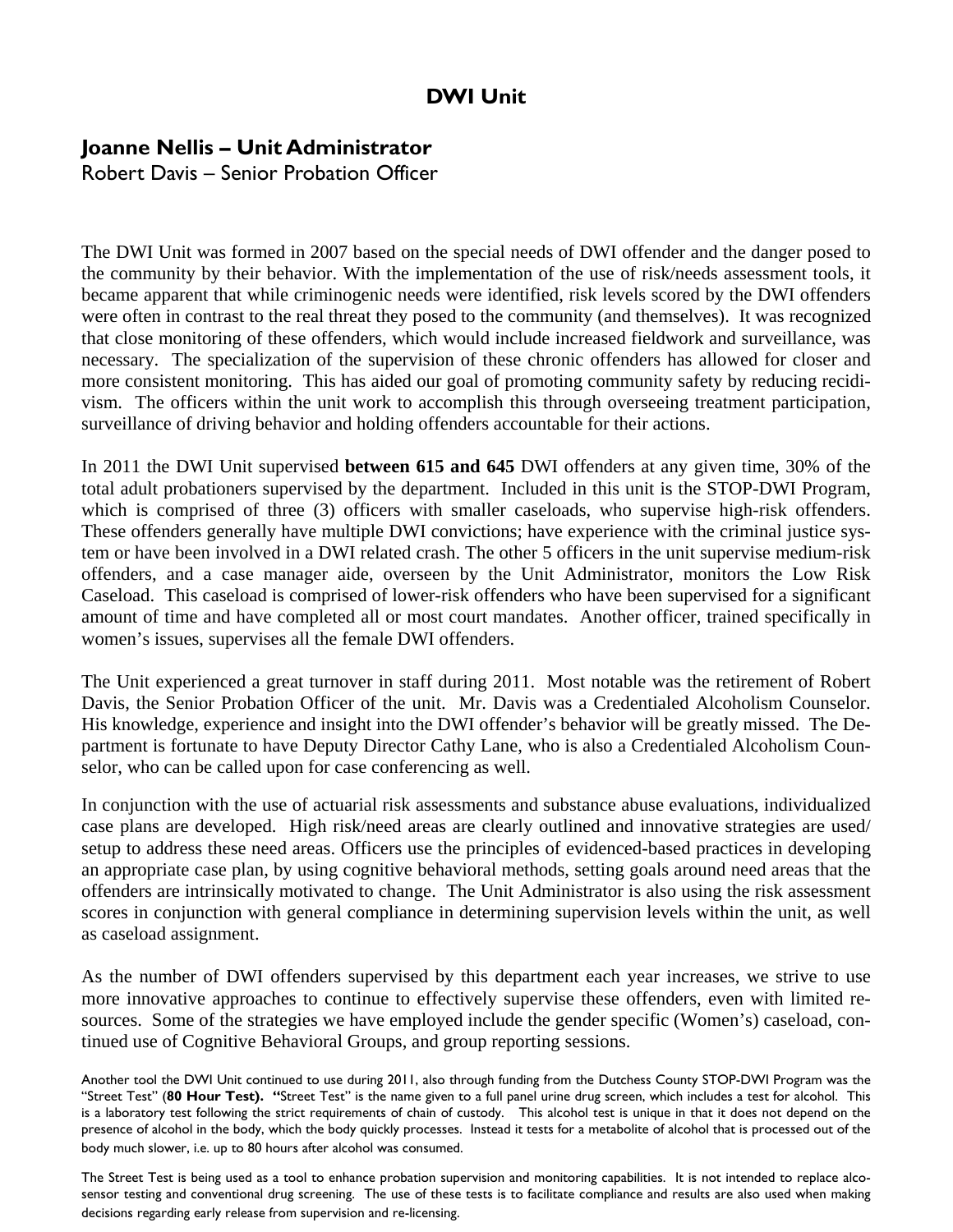The gender specific caseload allows us to address issues specific to women offenders, and works on building positive coping skills, as well as reinforcing positive leisure activities. One of the most innovative strategies we continue to utilize is the Book Club, which meets monthly, and is comprised of 4-6 probationers and several probation staff. The group meets to discuss the book selection of the month, as well as highlight food and customs of the area/time period of the story's setting. This positive leisure activity has proven to be effective in demonstrating pro-social/ non-alcohol related activity. It should be noted that several women who have successfully completed their probation sentence continue to participate in the book club.

Group reporting sessions cuts down on the time spent on office reports, which allows for more fieldwork and surveillance. During group reporting, a new topic related to relevant issues is discussed each meeting, and probationers have an opportunity to share their experiences with each other.

Through a grant from the Dutchess County STOP-DWI Program in 2009, the department was able to purchase a computer and programming specified for use as an active call-in program. Offenders assigned to the STOP- DWI supervision caseloads are entered into the database. They are required to call in each evening to a designated number and through phone prompts, are told to report the next day or to call the following evening. When told to report, the offender reports at a designated time the next day to be drug/alcohol tested or participate in a general office report. Probationers are given a letter at the beginning of their supervision explaining their obligation. Participation in the Active Call Center is generally used as a positive measure that we use in evaluation when making decisions about step down from the intensive caseload, early release from supervision and re-licensing. It is expected that offenders will maintain 90% compliance with call-in. The resulting random drug/alcohol screenings (from when they are told to report) are a good indicator of compliance with supervision.

We have kept participation in the Call Center to the STOP-DWI caseload, based on the limited personnel available to conduct random drug testing throughout the day. We conducted two weekend report sessions during 2011 through the Active Call Center, which were quite successful as 93% of those told to report did so. However, we have not expanded upon this because of the personnel involved and the overtime costs weekend work entails.

It is hoped that the use of the Active Call Center, through its randomness, will alleviate the load of office reports, and produce a more accurate picture of an offender's commitment to a sober lifestyle.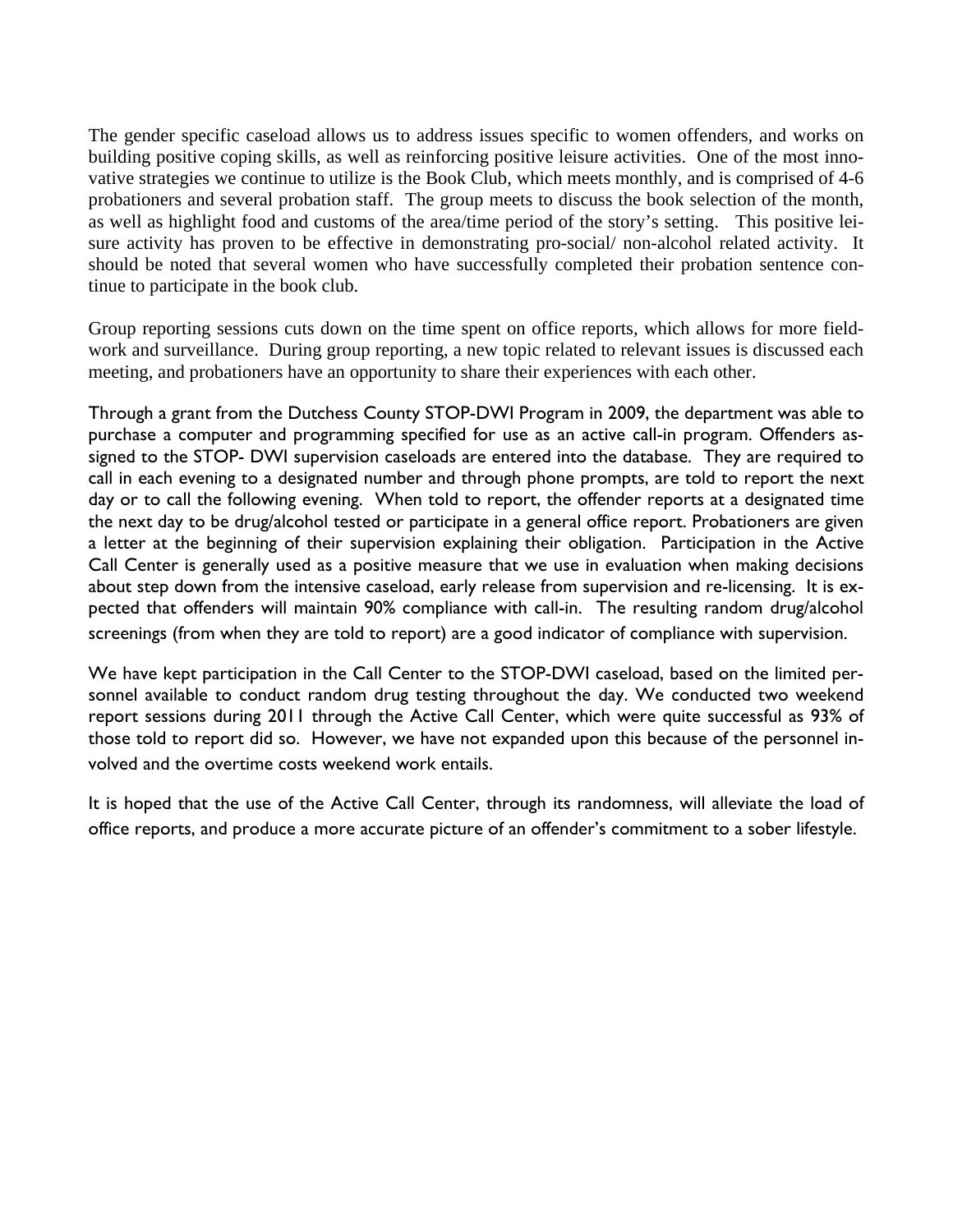## **Financial Unit**

### **Peggy Milone, Business Manager**

### **Financial Unit Responsibilities**

The financial unit is divided into 2 sections:

### *Section one is responsible for:*

state claims for revenue reimbursement the supervision of contracts with various agencies throughout the county the accountability of all expenditures our department incurs during the year from various outside

vendors and interdepartmental services.

### *Section two is responsible for:*

the collection of supervision fees that go directly into county revenue the collection of restitution and the distribution of money to pay victims the restitution surcharges that go directly into the county revenue

### **Section One:**

We have state claims which reimburse the county monies that are spent through enforcing the laws within our county. The claims with the state include Alternatives to Incarceration, Intensive Supervision Program, Enhanced Supervision of Sex Offenders, STOP DWI, Juvenile Risk Intensive Service Coordination, Department of Social Services and the regular State Aid claim. All of these state contracts need constant supervision and management; ensuring that money spent from supervising defendants on probation has been reimbursed in all four quarters of the fiscal year. In 2010 the state introduced a Block Grant which included Regular State Aid, ISP, ESSO, and the J-RISC contracts combined. The block grant reimbursement is considered an entitlement. Every year an amount is decided by the state and for each quarter a state aid voucher is completed with 25% of the allotted amount of the grant for reimbursement into the county's revenue. In 2011 we received \$1,535,605.00.

We use the services of interdepartmental county offices such as the Auto Center, which service and supply all our vehicles; Office of Computer Information System, which maintains our computers and computer programs; the mailroom; and the print shop. All these departments bill monthly for their services. We are responsible for payment to each department for their services.

We use the services of non-county agencies such as Astor, Community Transitions Center, Transitional Housing, and Family Services. These contracts are renewed every year and completed by the budget process. PINS, JRISC, and the Collaborative Solutions Team are some of the services covered by these contracts. These agency contracts are administered by this unit and monitored carefully, making sure expenditures are spent as agreed within the contract.

We also manage contracts with the county for vendors such as doctors, interpreters, vendors to provide equipment and to monitor probationers, drug testing companies, drug supply companies, leases for equipment, and rental of properties.

The county established the use of a procurement charge card which allows us to purchase goods for our department from various outside sources. These sources have websites that are dedicated to Dutchess County only. Purchases made with the cards must be tracked and managed by this unit on a weekly basis.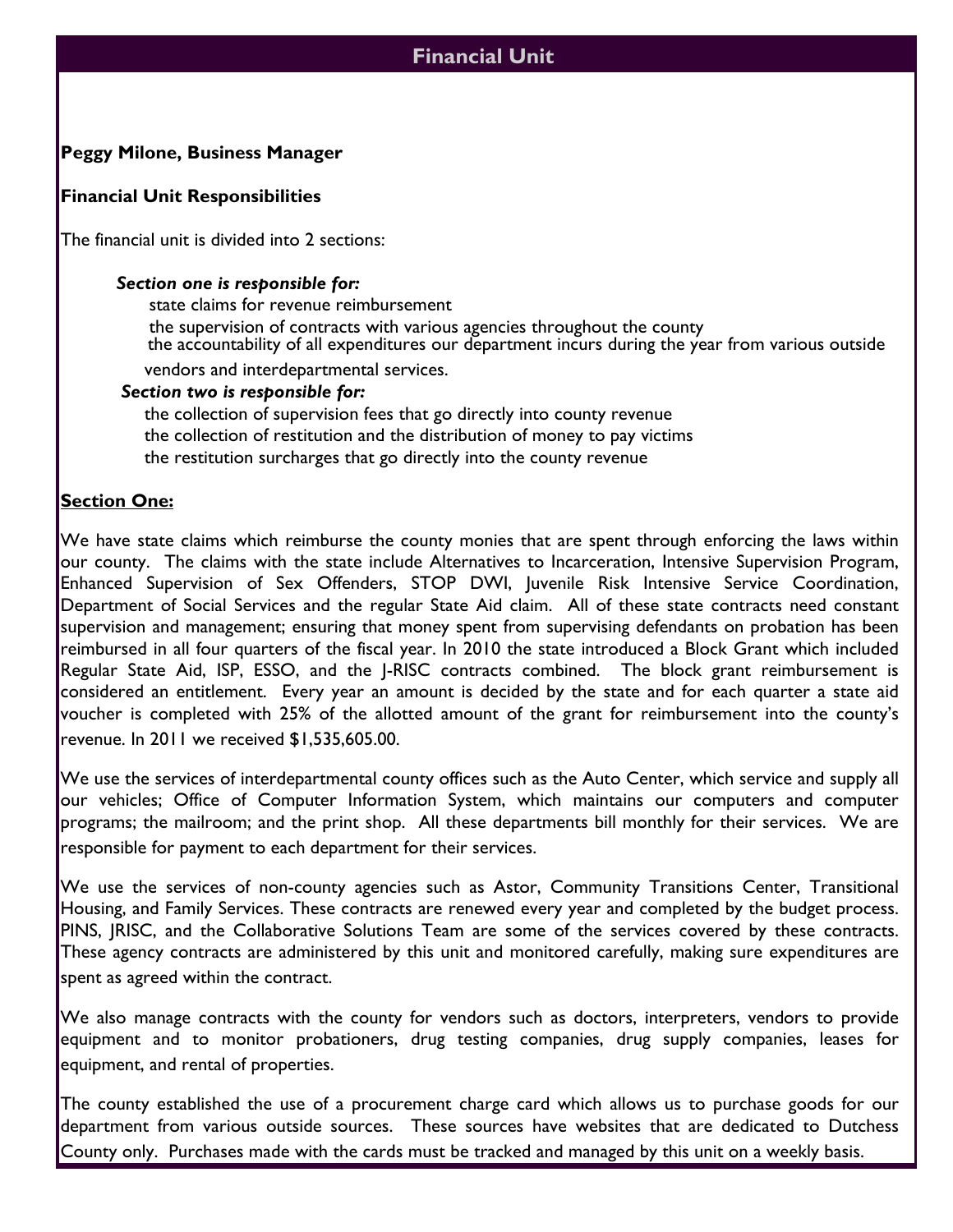### **Section Two:**

The Financial Unit collects court ordered restitution from probationers. For the past few years, we have been using the Caseload Explorer Management Computer System for our financial case recordings. The system has been an asset for our unit and the department. Accuracy and timeliness of check dispersal is imperative and the Financial Unit is responsible for ensuring victims receive money due to them.

| <b>RESTITUTION SURCHARGES AND SUPERVISION FEES COLLECTED IN 2011 FOR</b><br><b>REVENUE</b> |                                                                     |  |  |  |
|--------------------------------------------------------------------------------------------|---------------------------------------------------------------------|--|--|--|
| JANUARY - FEBRUARY – MARCH                                                                 |                                                                     |  |  |  |
|                                                                                            | SURCHARGE/RESTITUTION: \$ 3,512<br>ADULT SUPERVISION FEES: \$42,192 |  |  |  |
| APRIL - MAY - JUNE                                                                         |                                                                     |  |  |  |
|                                                                                            | SURCHARGE/RESTITUTION: \$ 8,672<br>ADULT SUPERVISION FEES: \$42,981 |  |  |  |
| <b>JULY - AUGUST - SEPTEMBER</b>                                                           |                                                                     |  |  |  |
|                                                                                            | SURCHARGE/RESTITUTION: \$ 5,211<br>ADULT SUPERVISION FEES: \$53,186 |  |  |  |
| <b>OCTOBER - NOVEMBER - DECEMBER</b>                                                       |                                                                     |  |  |  |
|                                                                                            | SURCHARGE/RESTITUTION: \$4,913                                      |  |  |  |
|                                                                                            | \$45,061<br><b>ADULT SUPERVISION FEES:</b>                          |  |  |  |
| <b>TOTALS FOR 2011</b>                                                                     | <b>SURCHARGE/RESTITUTION: \$22,308</b>                              |  |  |  |
| Restitution collected for 2011 was \$496,010                                               |                                                                     |  |  |  |
| Restitution distributed to victims in 2011 was \$491,726                                   |                                                                     |  |  |  |
|                                                                                            |                                                                     |  |  |  |
|                                                                                            |                                                                     |  |  |  |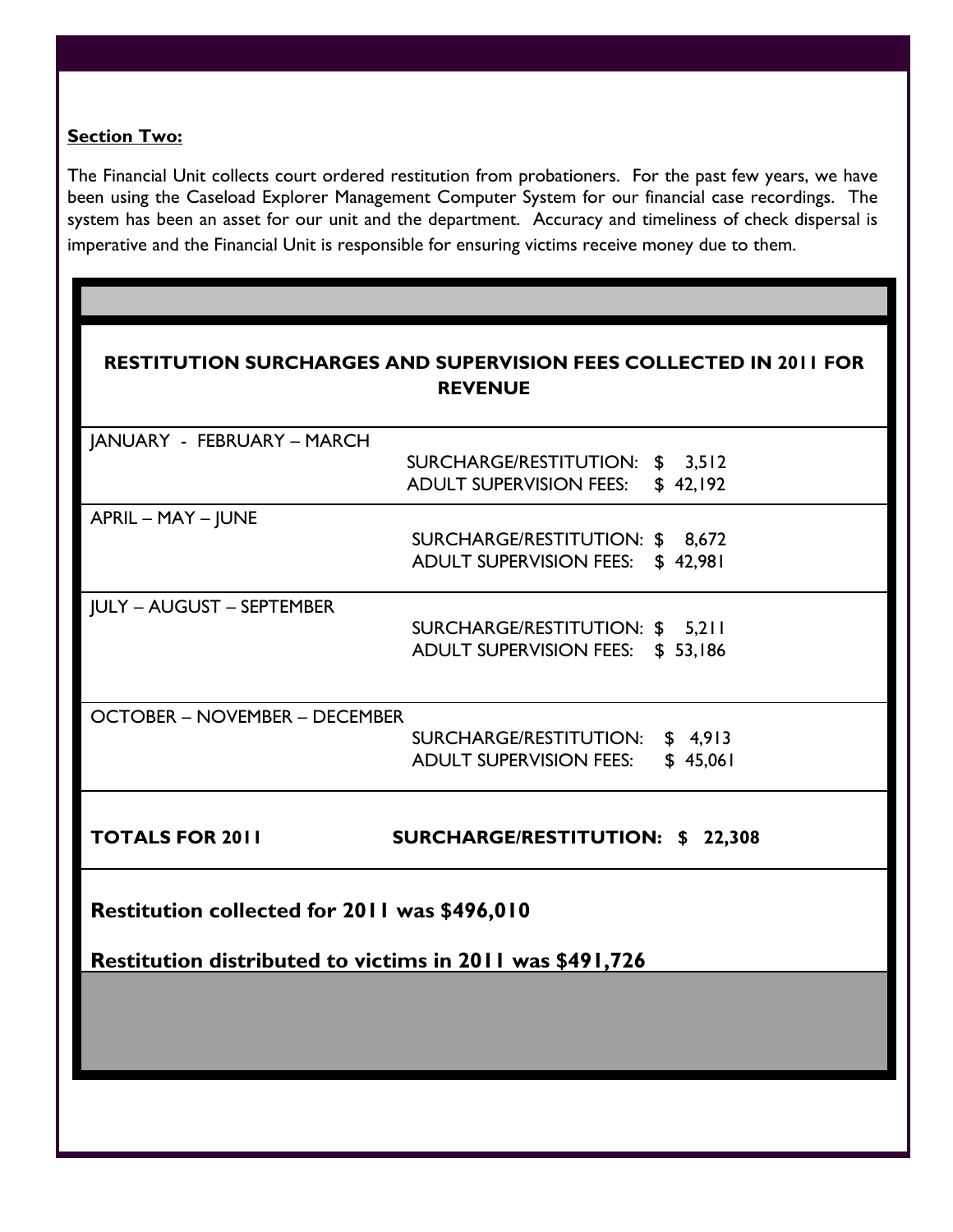# **Support Services**

### **Karen Kotchie – Supervisor**

Lori Olheiser – Senior Program Assistant

The support staff of the Dutchess County Office of Probation and Community Corrections consists of one Support Services Assistant who supervises seven Office Assistants (one of who is assigned to the Beacon office), four Program Assistants, three Receptionists and one Senior Program Assistant. The Senior Program Assistant processes the ever changing and complicated payroll for all three probation locations.

The Support staff maintains and orders all supplies, processes all print orders, and is responsible for maintaining all copiers and printers in sound working order.

The support staff assists the many different units in the probation department at all locations. They assist the officers with typing, letters, memos, preparing documents for court, processing all requests for information from other agencies, maintaining all closed records and processing all legal requests for those records. The support staff enters case notes, home visit notes, and case conference notes for many of the officers. They assist with filing, mailings, and various other support duties as needed. The support staff is responsible for collecting, processing, and the data entry of the majority of all incoming information from the courts, other probation departments and NY State ICOTS. They open and close all new cases, all ROR cases, EM cases, and transfer cases.

The support staff assists the Family Court Unit with reports, investigations, school letters, opening and closing PINS records and entering information received on these cases. They are the liaison to the Social Services Preventative Services Unit and are responsible to open, close, recertify all applicable PINS and JD cases, and enter all case notes and any contact information for each into the Department of Social Services Connections system**.**

The support staff strives to meet the changing needs of all the units in the probation department. Due to changes in the law in 2010, the DWI Unit's need for clerical assistance has increased. The support staff took on the additional responsibility, both willing and enthusiastically, of assisting the unit with all outgoing transfers, creating the transfer packets for both the courts and the receiving counties.

Since May of 2010, the support staff processes all DIRs (Domestic Incident Reports) received into the agency and maintains the statistics on those DIRs received.

### **DIRs (Domestic Incident Reports)**

 The clerical support staff receives via fax or email, all DIRs from City of Poughkeepsie Police Department, City of Beacon Police Department, Town of Poughkeepsie Police Department, Dutchess County Sherriff Office, and NYSP. They are then cross checked to current probationers, electronically attached to the probationer's case file, and forwarded to the appropriate Probation Officer. In 2011, the average number of DIRs received each month was 280. Of the 280 reports received, 19% were open to probation at the time of the incident.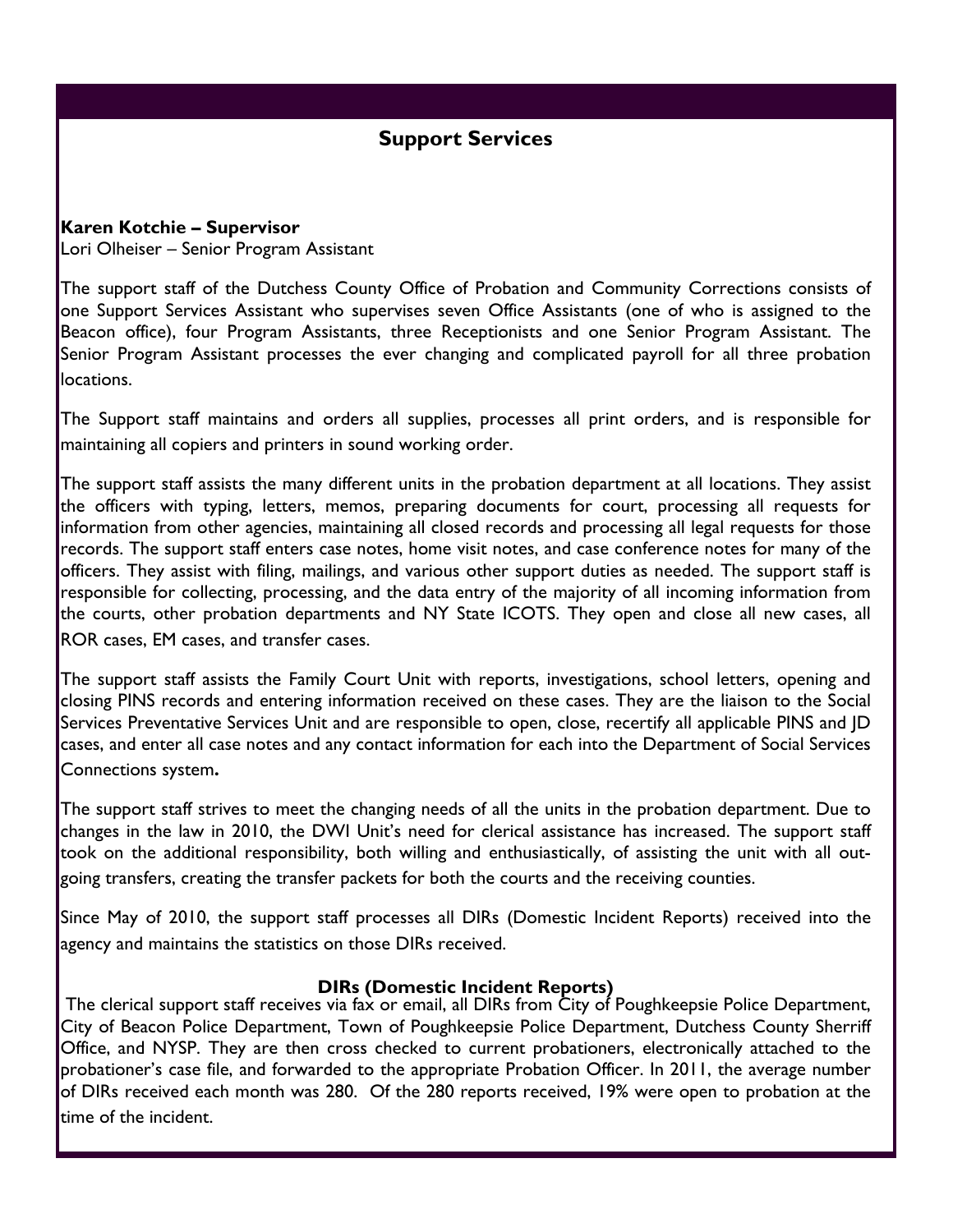### **Reception**

In 2011, 36,707 people were "signed in" by reception to report to their individual probation officers, averaging 634 probationers reporting each week. This is a 10% increase over the previous year's total of 32,980. This does not include the additional visitors that flow in daily from numerous other agencies, county departments, police departments, schools, and many other professionals; all of them come into our office through the main reception area. We also average an additional 10 to 20 people each day requesting information about, or directions to, the many other county offices and buildings. Tuesday and Thursday are our busiest days as it is ROR reporting which can see upwards of 280 people coming into reception on each of these days alone.



**Total Number of Probationers Reporting Per Year**

The reception staff is also responsible for answering and routing all incoming phone calls to the appropriate officers and to other agencies as necessary. Over 1,000 phone calls are received, answered, and forwarded each week. Over the course of a two week period, the reception staff answered 2,180 phone calls. In that same time period, they also signed in 1,470 people. Over the course of ten business days, the reception staff has an average interaction with approximately 3,650 people

In addition to processing a multitude of phone calls and visitors each week, the reception staff also assists the probation officers with mailings, data entry of case notes, creating folders for new cases, routing all incoming faxes to the appropriate officers, performing hundreds of computer searches each month on all incoming Domestic Incident Reports and numerous other tasks as requested.

This is accomplished efficiently, effectively, and professionally by a courteous staff of three.

The support staff of the Dutchess County Office of Probation and Community Corrections continually strives to increase productivity and efficiency in all aspects of the agency. They support and work cohesively with each unit, as well as each other, to meet the individual needs of the department facing each new challenge with creativity, insight and enthusiasm.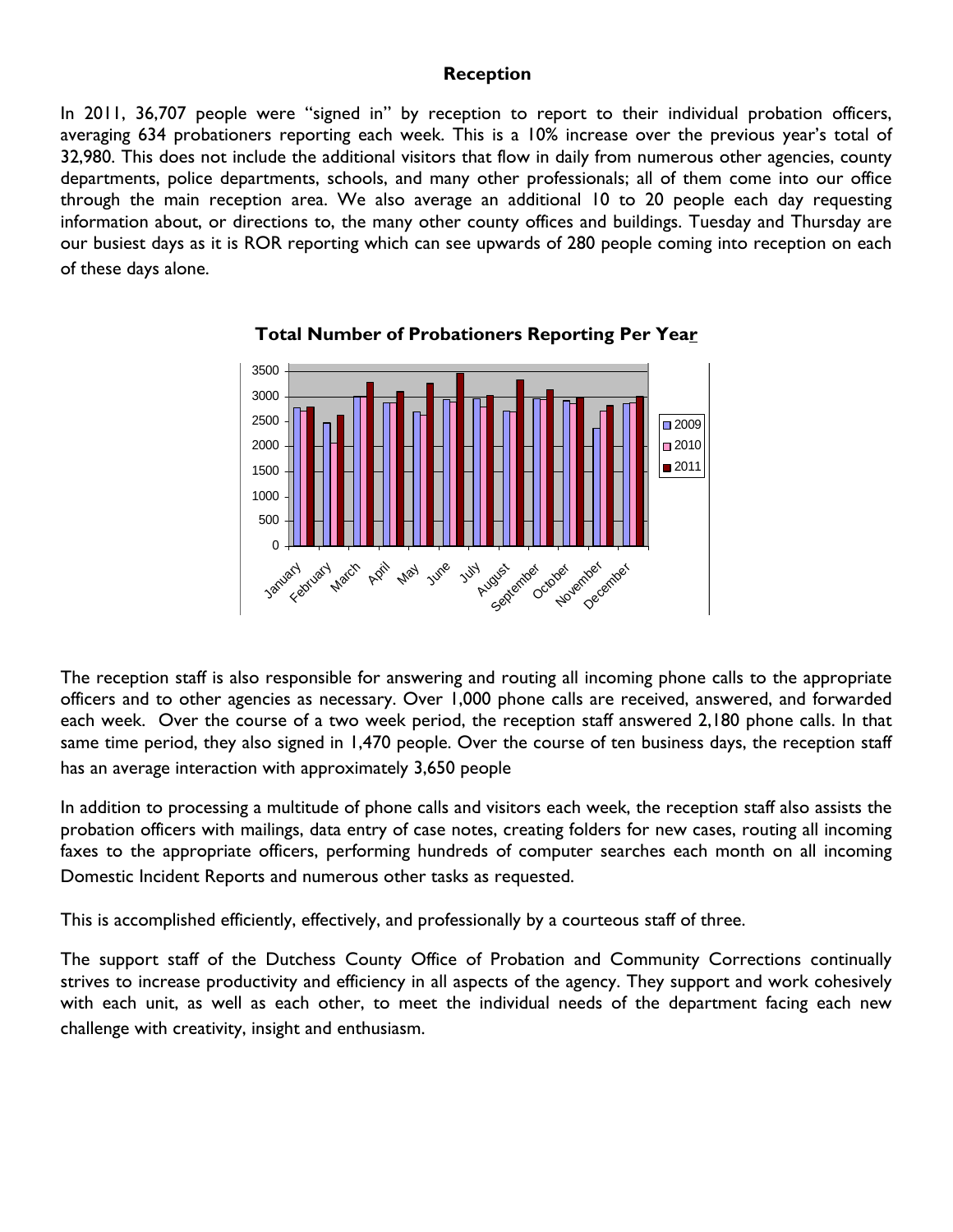## **Support Services**

In addition to processing a multitude of phone calls and visitors each week, the reception staff also assists the probation officers with mailings, data entry of case notes, creating folders for new cases, routing all incoming faxes to the appropriate officers, performing hundreds of computer searches each month on all incoming Domestic Incident Reports and numerous other tasks as requested.

This is accomplished efficiently, effectively, and professionally by a courteous staff of three.

The support staff of the Dutchess County Office of Probation and Community Corrections continually strives to increase productivity and efficiency in all aspects of the agency. They support and work cohesively with each unit, as well as each other, to meet the individual needs of the department facing each new challenge with creativity, insight and enthusiasm.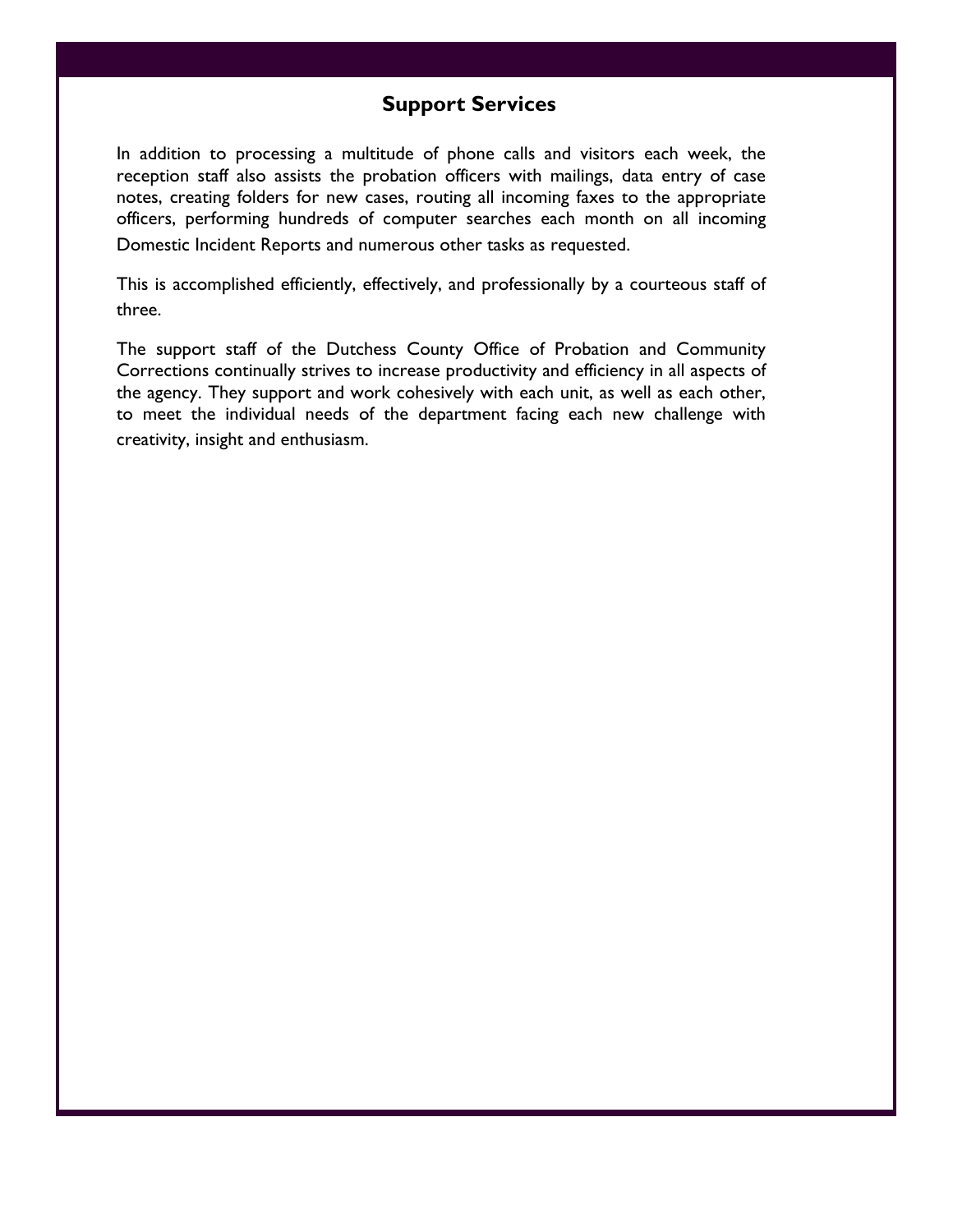# **Training**

**Deputy Director Cathy Lane, Training Coordinator** 

Professional staff are required to complete twenty-one hours of professional training each year. Training for probation officers must encompass a wide range of topics in order to equip them with the tools necessary to perform their duties. Officers also need to be trained in evidence based practices in community corrections on a regular basis. Consequently, the average probation officer receives many more hours than the required twenty-one hours of training each year. 2011 priorities for officer training included best practices in reducing recidivism, use of evidence based assessment tools, Motivational Interviewing skills, mental health issues for people in the criminal/juvenile justice system, alcohol/substance abuse issues, officer safety, offender employment, domestic violence, sex offenders and Restorative Justice practices. We are extremely fortunate to have training monies made available by the county to address staff and department needs. We also meet our training requirements by taking advantage of Webinar trainings and utilizing our staff development officers to provide in house training to staff on a number of topics.

### PUBLIC ACCESS DEFIBRILLATION PROGRAM

Dutchess County has developed a Public Access Defibrillation Program (PAD) to increase the chances of survival for citizens and/or staff members who may become victims of cardiac arrest. The Dutchess County Office of Probation and Community Corrections became a PAD site in September 2003. Since that time, 12 people have been trained as "lay rescuers" in the use of the Automated External Defibrillator (AED) by the County Health Department. Having the AED on site with trained officers and the entire department participating in drills has helped us develop new skills to meet staff and community needs.